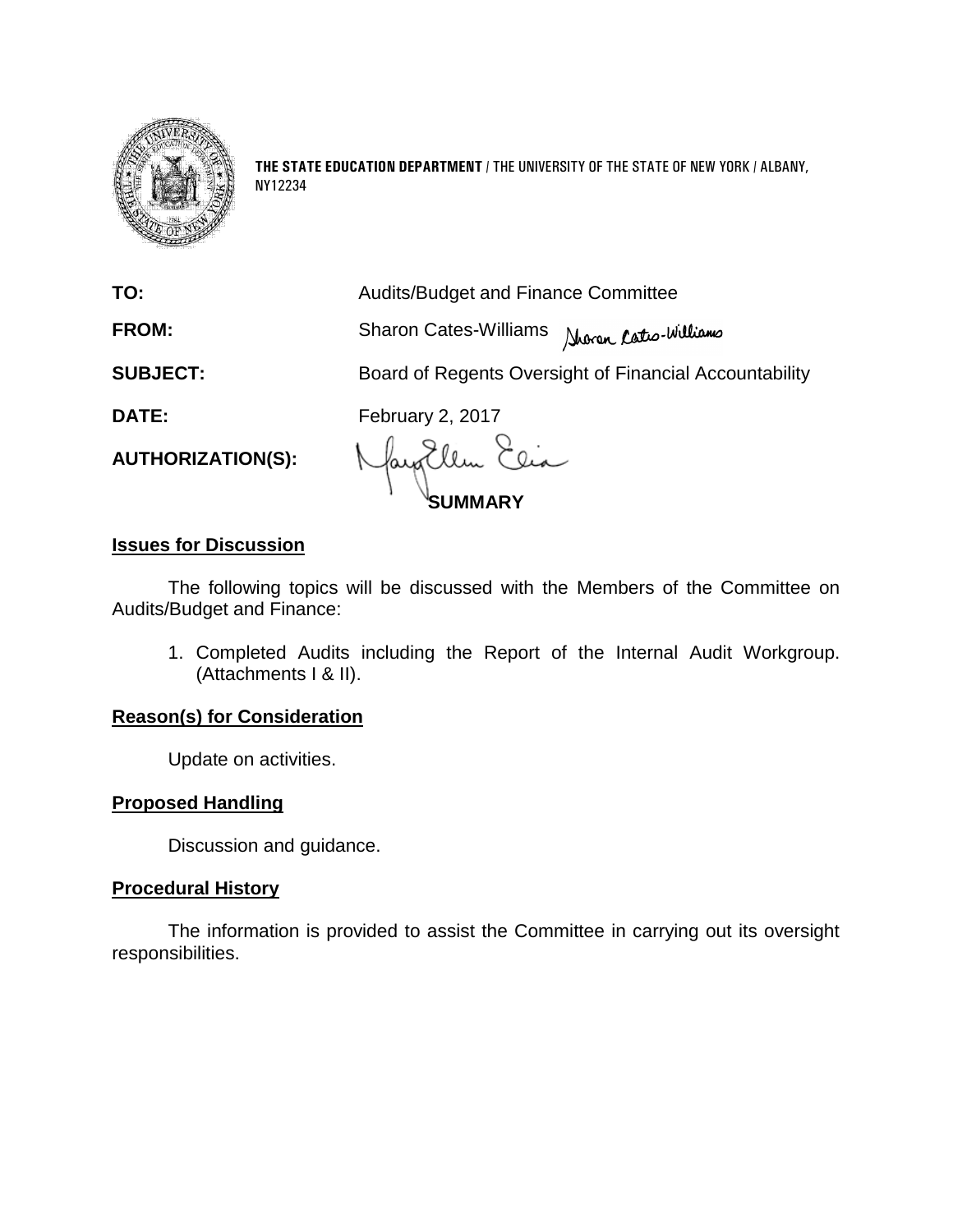#### **Background Information**

1. Completed Audits including the Report of the Internal Audit Workgroup The Committee is being presented with 35 audits this month. (Attachments I & II)

Audits are provided as follows:

Office of Audit Services

Buffalo City School District East Ramapo Central School District New York City Montessori Charter School

#### Office of the New York City Comptroller

Success Academy Charter School

#### Office of the New York State Comptroller

Aim High Children's Services Belfast Central School District Brentwood Union Free School District Central Square Central School District Cold Spring Harbor Central School District Freeport Union Free School District Glen Cove City School District Hastings-On-Hudson Union Free School District Hebrew Institute for the Deaf and Exceptional Children HTA of New York Island Trees Union Free School District Livonia Central School District Lyme Central School District Onondaga-Cortland-Madison BOCES Ontario-Seneca-Yates-Cayuga-Wayne BOCES Panama Central School District Phelps-Clifton Springs Central School District Saint Lawrence-Lewis BOCES Sherman Central School District Sodus Central School District Southwestern Central School District State Education Department Valley Stream Union Free School District #24 Vertus Charter School Wantagh Union Free School District Warsaw Central School District Waterville Central School District West Genesee Central School District Whitney Point Central School District Williamsville Central School District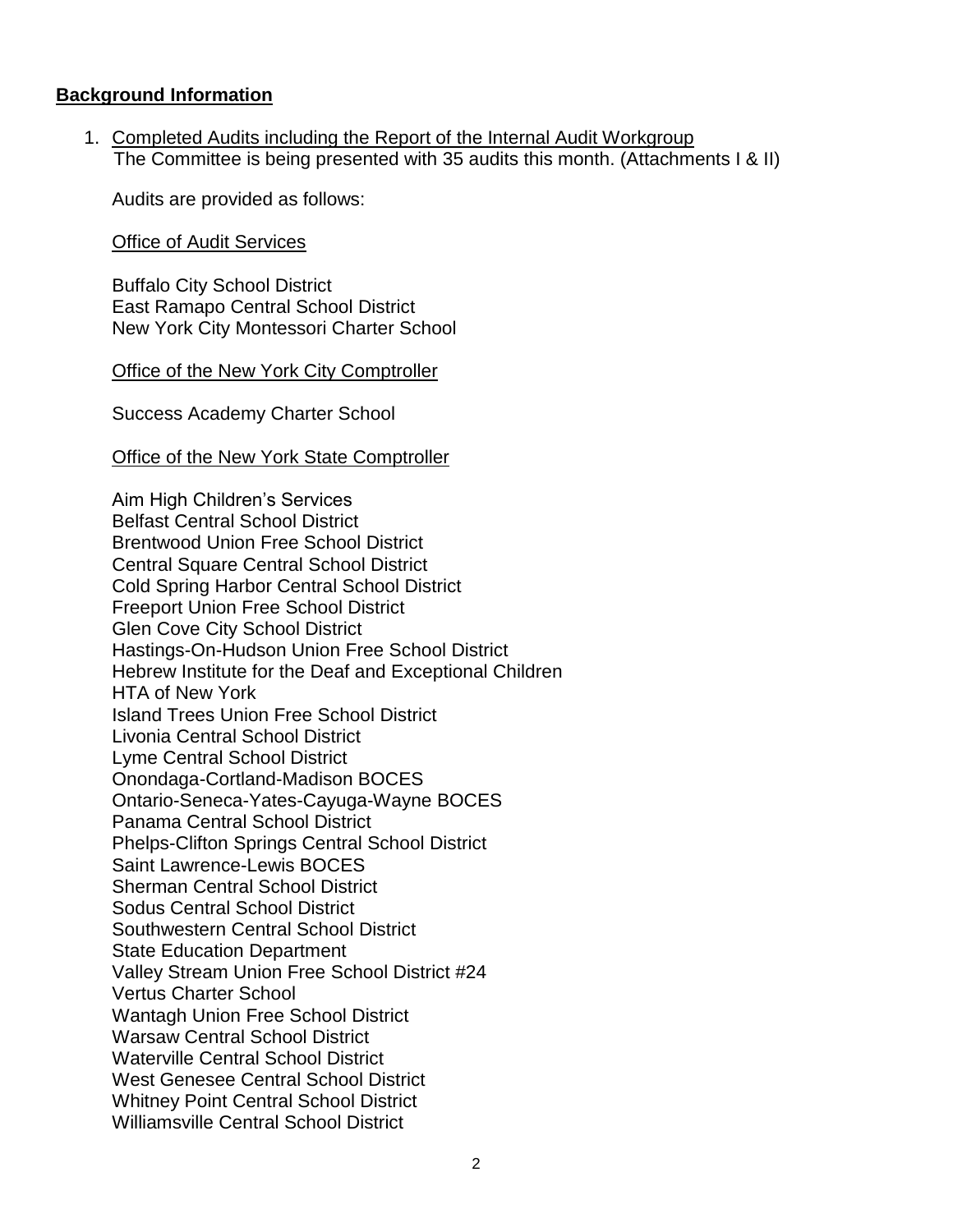York Central School District

## **Recommendation**

No action required for audit initiatives and presentation of audits.

## **Timetable for Implementation**

N/A

The following materials are attached:

• Report of the Internal Audit Workgroup and Summary of Audit Findings including Audit Abstracts (Attachments I and II)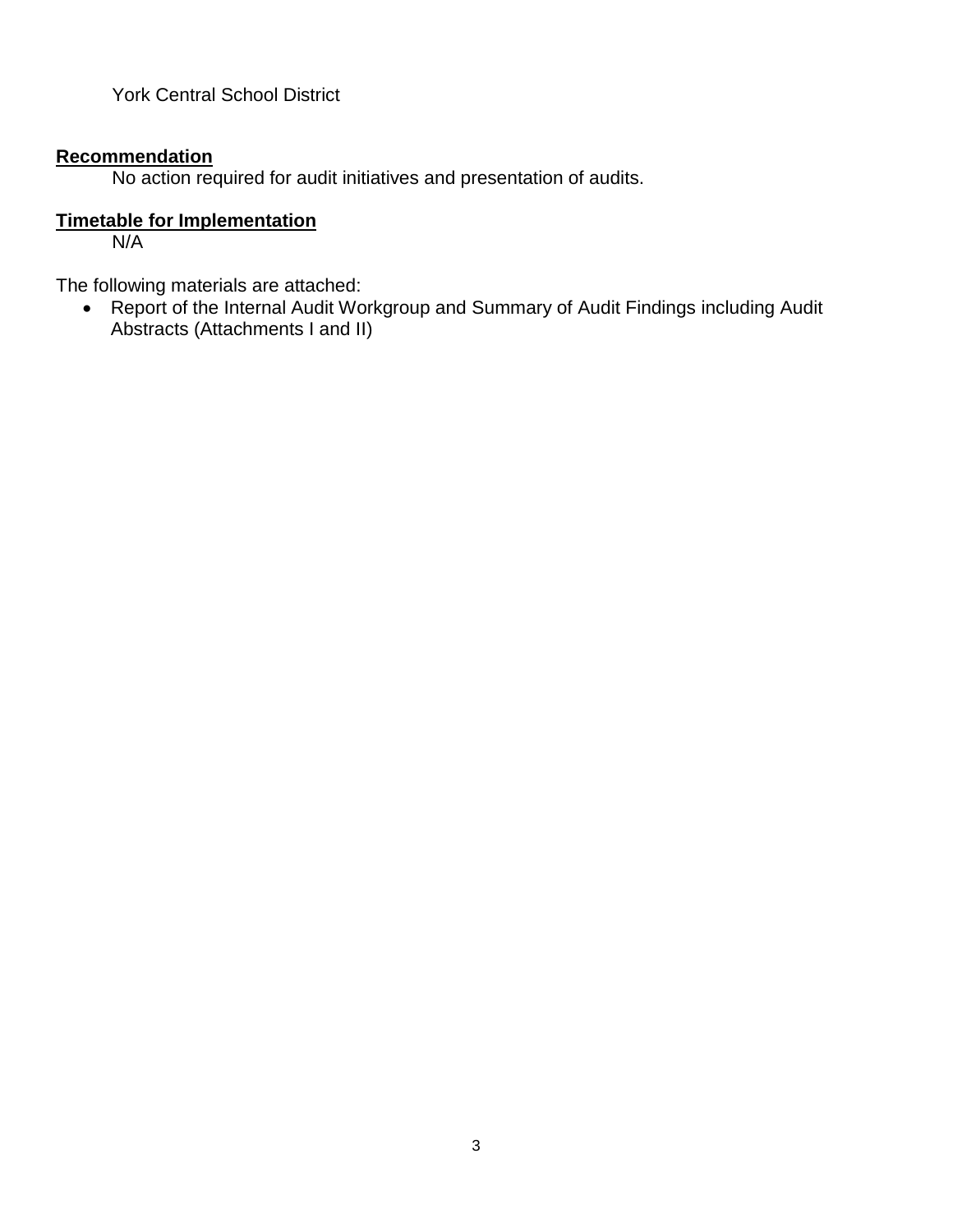#### **Regents Committee on Audits/Budget and Finance February 2017 Review of Audits Presented Department's Internal Audit Workgroup**

#### Newly Presented Audits

The Department's Internal Audit Workgroup reviewed the thirty-five audits that are being presented to the Committee this month. Three audits were issued by the Office of Audit Services, one by the Office of the New York City Comptroller, and thirty–one by the Office of the New York State Comptroller (OSC). Twenty-five audits were of school districts, three of Boards of Cooperative Educational Services (BOCES), three of charter schools, three providers of special education services, and one audit of the State Education Department.

The findings were in the areas of banking, budget/financial reporting, claims processing, conflict of interest/internal controls, extra-classroom activity fund, information technology, payroll/leave accruals, procurement, Reimbursable Cost Manual compliance, segregation of duties, employment preparation education program, new hires, school lunch program, special education, and Universal Pre-Kindergarten program.

The Department has issued letters to the school district auditees reminding them of the requirement to submit corrective action plans to the Department and OSC within 90 days of their receipt of the audit report.

The Internal Audit Workgroup identified the audits of East Ramapo Central School District's School Lunch Fund, New York City Montessori Charter School's special education program, Success Academy Charter School's oversight of financial operations, Aim High Children Services' Reimbursable Cost Manual compliance, Hebrew Institute for the Deaf and Exceptional Children's Reimbursable Cost Manual compliance, the State Education Department's Universal Pre-Kindergarten program, and Vertus Charter School's conflict of interest and information technology.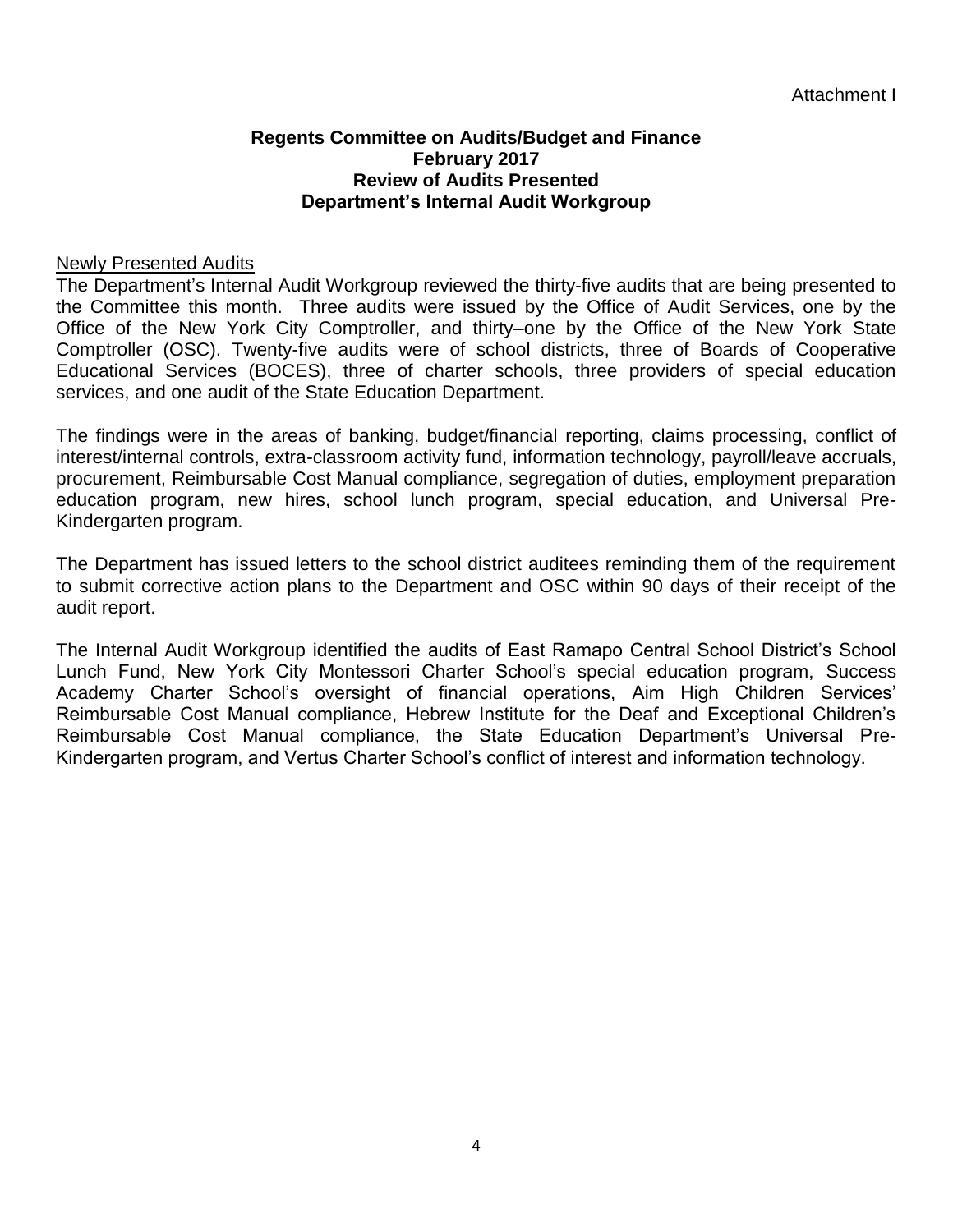# **February 2017 Regents Audits/Budget and Finance Committee Meeting Summary of Audits Requiring Specific Attention**

| <b>Audit Summary</b>                                                                                                                                                                                                                                                                                                                                                                                                                                                                                                                                                                                                                                                                      | <b>Recommendation/Response</b>                                                                                                                                                                                                                                                                                                                                                                                                                                                                                                                                                                                                                                                                                                                                                                                                                                                                                                                                      |
|-------------------------------------------------------------------------------------------------------------------------------------------------------------------------------------------------------------------------------------------------------------------------------------------------------------------------------------------------------------------------------------------------------------------------------------------------------------------------------------------------------------------------------------------------------------------------------------------------------------------------------------------------------------------------------------------|---------------------------------------------------------------------------------------------------------------------------------------------------------------------------------------------------------------------------------------------------------------------------------------------------------------------------------------------------------------------------------------------------------------------------------------------------------------------------------------------------------------------------------------------------------------------------------------------------------------------------------------------------------------------------------------------------------------------------------------------------------------------------------------------------------------------------------------------------------------------------------------------------------------------------------------------------------------------|
| East Ramapo Central School<br><b>District School Lunch Fund</b><br>• Office of Audit Services<br>Audit.<br>• \$724,616 adjustment (3.4%<br>of \$21.5 million reported in<br>costs)<br>• District officials charged<br>\$724,616 (or 13% of the<br>sample) in expenditures to<br>the school lunch program<br>that should not have been<br>reimbursed because they<br>were not approved or were<br>undocumented.                                                                                                                                                                                                                                                                            | The report's recommendations focused on District<br>establishing communications<br>officials<br>with<br>the<br>Department's Child Nutrition Unit to obtain instructions<br>for repaying the \$724,616 that was overbilled and<br>ensuring that adequate supporting documentation is<br>maintained for all expenditures charged to the school<br>lunch fund.<br>District officials generally agreed with the report's<br>recommendations and have indicated<br>that they<br>planned to take corrective action.<br><b>Next Steps:</b><br>The District proposed arranging a multi-year<br>schedule of repayment (i.e. \$100,000 annually) to the<br>food service account.<br>- SED is waiting for the formalized written proposition<br>from the School.                                                                                                                                                                                                               |
| <b>York</b><br><b>Montessori</b><br><b>City</b><br><b>New</b><br><b>Special</b><br><b>School</b><br><b>Charter</b><br><b>Education Program</b><br>• Office of Audit Services<br>Audit.<br>• Regents approved Charter.<br>• \$87,134 adjustment (12.3%<br>of \$709,500 revenue<br>directly related to special<br>education).<br>Officials did not ensure all<br>$\bullet$<br>special education students<br>with an IEP received an<br>annual review.<br>• Montessori overbilled<br>NYCDOE \$87,134 in<br>special education services.<br>• Nine students received<br>special education<br>instruction from teachers<br>who were not certified in<br>special education by New<br>York State. | The report's recommendations focused on School officials<br>following up to ensure that all special education students<br>with<br>an<br><b>IEP</b><br>have<br>annual<br>review,<br>an<br>providing<br>reconciliations to NYCDOE, repaying \$87,134 that was<br>overbilled, and ensuring teachers who provide special<br>education instruction are appropriately certified or licensed.<br>officials generally agreed with the<br>School<br>report's<br>recommendations and have indicated that they planned to<br>take corrective action.<br><b>Next Steps:</b><br>- Development of a fiscal dashboard for Board of Regents<br>authorized charter schools.<br>- Maintain strong oversight and monitor the school as per<br>the SED monitoring plan.<br>- Ensure the implementation of the fiscal corrective action<br>plan developed by the school with SED approval.<br>- Advocate for a fiscal oversight position within the SED<br><b>Charter School Office.</b> |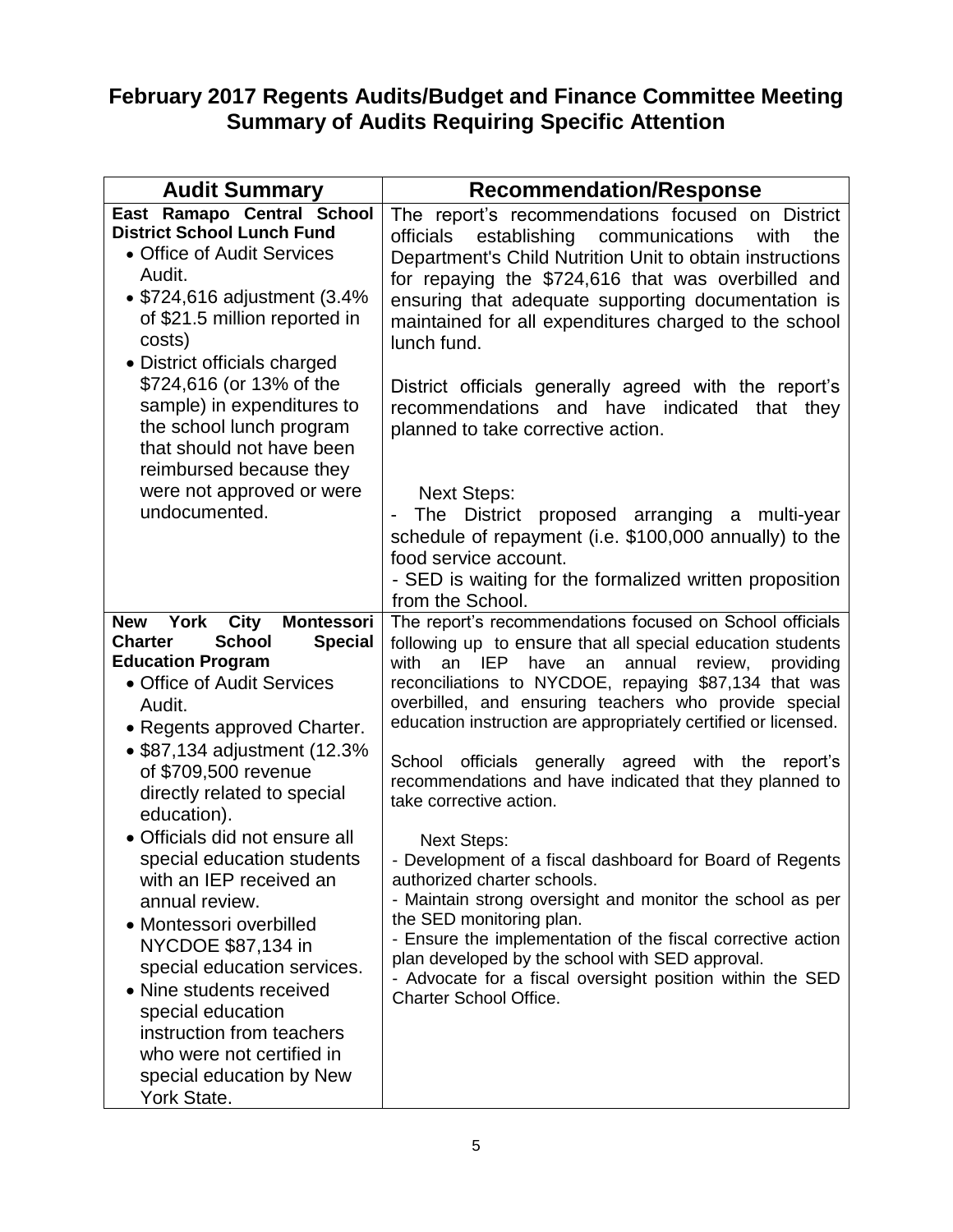| <b>Success Academy Charter</b><br><b>School Oversight of Financial</b><br><b>Operations</b><br>• Office of the NYC                                                                                                                                                                                                                  | The report's recommendations focused on School officials<br>recouping \$624,342 paid to Network for expenses charged<br>to the School that should have been included in the<br>Network's management fee.                                                                                                                                                                                                                                                                                                                                                                                                                                                                           |
|-------------------------------------------------------------------------------------------------------------------------------------------------------------------------------------------------------------------------------------------------------------------------------------------------------------------------------------|------------------------------------------------------------------------------------------------------------------------------------------------------------------------------------------------------------------------------------------------------------------------------------------------------------------------------------------------------------------------------------------------------------------------------------------------------------------------------------------------------------------------------------------------------------------------------------------------------------------------------------------------------------------------------------|
| Comptroller Audit.<br>• SUNY approved Charter.<br>• \$624,342 adjustment (3.4%<br>of \$18.3 million paid in                                                                                                                                                                                                                         | School officials disagreed with the report's findings and<br>recommendations.                                                                                                                                                                                                                                                                                                                                                                                                                                                                                                                                                                                                      |
| management fees)<br>Duplicative payments<br>$\circ$<br>were made to the<br><b>Network for services</b><br>required by the<br><b>Management Agreement</b><br>in exchange for its 15%<br>management fee.                                                                                                                              | <b>Next Steps:</b><br>- Work with SUNY, the charter entity, to ensure appropriate<br>measures are taken.<br>- Continue to update and disseminate the SED Charter<br>School Audit Guide to all charter schools and financial<br>service professionals in New York State.<br>- Work with districts across the state to ensure there is<br>sufficient knowledge of charter school finance and billing<br>issues.                                                                                                                                                                                                                                                                      |
| <b>Aim High Children's Services</b><br>• Office of the NYS Comptroller<br>Audit<br>• \$616,906 adjustment (6.4% of<br>\$9.7 million reported in<br>reimbursable costs on the<br>CFR)<br>Ineligible costs included<br>$\circ$<br>\$501,085 payment for<br>services that were<br>unsupported.<br>Lack of sufficient<br>documentation. | The report's recommendations focused on School officials<br>ensuring that costs reported on future CFRs comply with<br>Manual requirements and ensuring that costs charged to<br>SED programs are appropriate and valid.<br>School officials disagreed with the report's findings and<br>recommendations. SED officials agreed with the findings<br>and recommendations except those regarding collaborative<br>agreements.<br><b>Next Steps:</b><br>SED will Issue guidance clarifying<br>standards for<br>collaborative agreements' reimbursement.<br>- Continue to provide technical assistance whenever<br>requested.<br>- Encourage key individuals to complete CFR training. |
| <b>Hebrew Institute for the Deaf</b><br>and Exceptional Children<br>• Office of the NYS Comptroller<br>Audit<br>• \$774,122 adjustment (7% of                                                                                                                                                                                       | report's recommendations focused<br>Hebrew<br>The<br>on<br>Institute's officials ensuring that costs reported on future<br>CFRs comply with all Manual requirements.<br>School officials disagreed with the report's findings and                                                                                                                                                                                                                                                                                                                                                                                                                                                  |
| \$11 million reported in<br>reimbursable costs on the<br>CFR)<br>Ineligible costs include<br>$\circ$<br>\$194,438 in bonuses,<br>\$132,377 excessive<br>executive payments, and<br>\$22,024 in checks written<br>to the Executive Director.                                                                                         | recommendations. SED officials agreed with the findings<br>and recommendations.<br><b>Next Steps:</b><br>- SED will review the disallowances and adjust/recover<br>overpayments.<br>- Continue to provide technical assistance whenever<br>requested.<br>- Encourage key individuals to complete CFR training.                                                                                                                                                                                                                                                                                                                                                                     |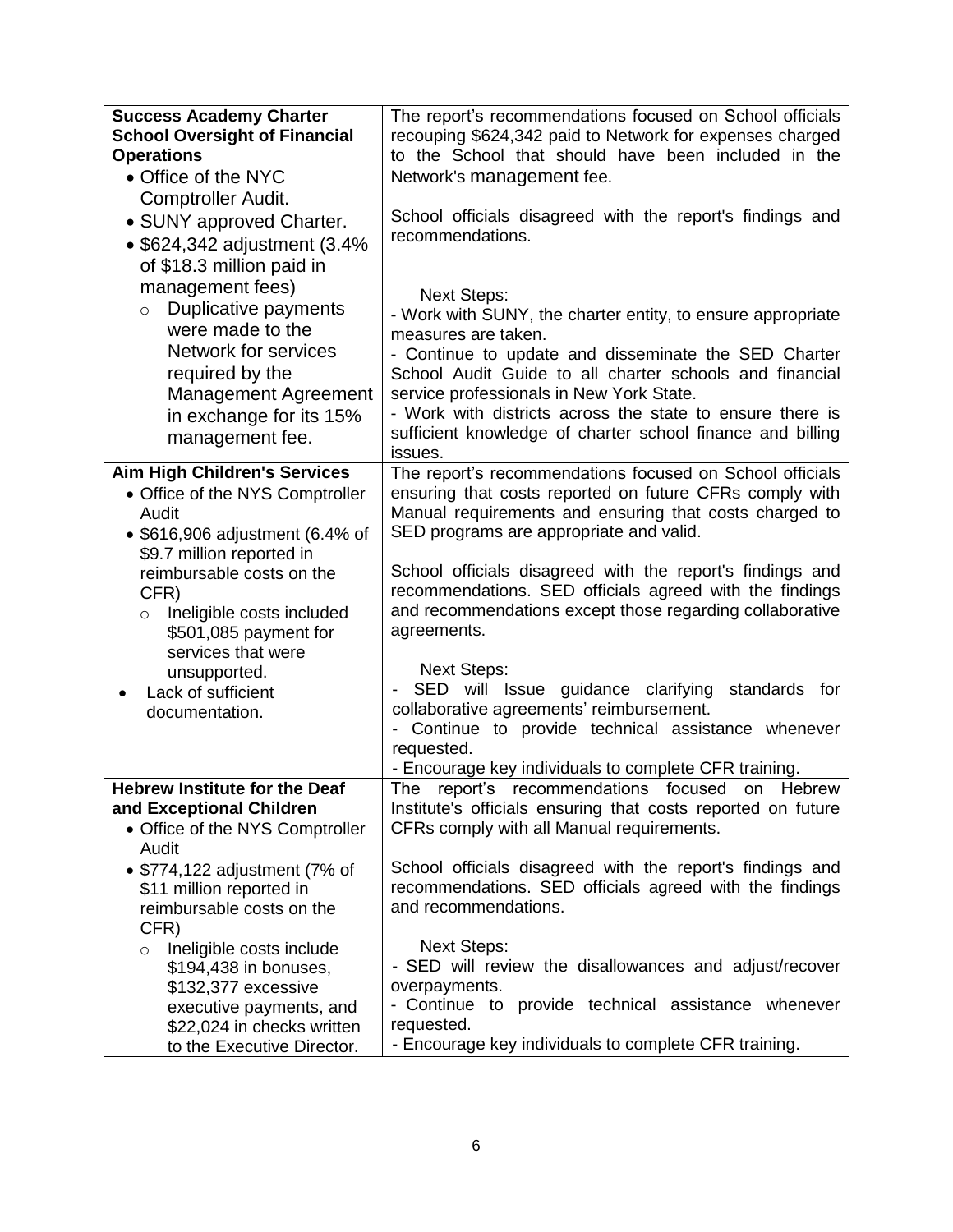| <b>State Education Department</b>                                                                                                                             | The report's recommendations focused on State Education                                                                                                                                                                                                                                                                                                                                                                                                                                                                                                        |
|---------------------------------------------------------------------------------------------------------------------------------------------------------------|----------------------------------------------------------------------------------------------------------------------------------------------------------------------------------------------------------------------------------------------------------------------------------------------------------------------------------------------------------------------------------------------------------------------------------------------------------------------------------------------------------------------------------------------------------------|
| <b>Universal Pre-Kindergarten</b>                                                                                                                             | Department officials developing requirements and issuing                                                                                                                                                                                                                                                                                                                                                                                                                                                                                                       |
| Program                                                                                                                                                       | formal guidance for school districts to follow when                                                                                                                                                                                                                                                                                                                                                                                                                                                                                                            |
| • Office of the NYS Comptroller                                                                                                                               | performing health and safety inspections of UPK facilities                                                                                                                                                                                                                                                                                                                                                                                                                                                                                                     |
| Audit                                                                                                                                                         | and implementing a structured system to monitor school                                                                                                                                                                                                                                                                                                                                                                                                                                                                                                         |
| • The Department does not                                                                                                                                     | districts' oversight and inspections of health and safety                                                                                                                                                                                                                                                                                                                                                                                                                                                                                                      |
| directly monitor UPK providers                                                                                                                                | compliance of all UPK providers.                                                                                                                                                                                                                                                                                                                                                                                                                                                                                                                               |
| for health and safety.                                                                                                                                        |                                                                                                                                                                                                                                                                                                                                                                                                                                                                                                                                                                |
| • The Department relies on the<br>school district operating the<br>UPK program or the Office of<br><b>Children and Family Services</b>                        | <b>SED</b><br>generally<br>with<br>officials<br>agreed<br>the<br>report's<br>recommendations and have indicated that they planned to<br>take corrective action.                                                                                                                                                                                                                                                                                                                                                                                                |
| to ensure that UPK providers<br>are complying with health and<br>safety requirements.                                                                         | <b>Next Steps:</b><br>- SED created a UPK Health and Safety Checklist, which<br>along with an accompanying guidance memo, was emailed<br>to all 460 school districts operating state-funded UPK<br>programs in October, 2016. The Checklist will be re-sent at<br>the beginning of each subsequent school year.                                                                                                                                                                                                                                                |
|                                                                                                                                                               | - SED is modifying its required electronic report which<br>school districts submit annually, to include a new section in<br>which school districts will list all UPK program providers<br>and any deficiencies noted during their site visits to ensure<br>health and safety compliance. The report will include the<br>date(s) that deficiencies were identified and corrected, and<br>any other subsequent actions by the district. SED will<br>review the report and follow-up as necessary (e.g.,<br>communication with licensor, site visit, desk audit). |
| <b>Vertus Charter School Conflict</b>                                                                                                                         | The report's recommendations focused on the Board and                                                                                                                                                                                                                                                                                                                                                                                                                                                                                                          |
| of Interest and Information<br><b>Technology</b><br>• Office of the NYS Comptroller<br>Audit<br>• Regent approved Charter.<br>• The Board did not ensure that | School officials consulting with the School's legal counsel<br>to address inconsistencies between the School's bylaws,<br>code of ethics and its charter and GML, and adopting<br>policies governing the<br>School's<br>comprehensive<br>$\overline{\mathsf{I}}$<br>operations including, but not limited to, user access,<br>acceptable use and breach notification.                                                                                                                                                                                          |
| School officials and<br>employees did not have a<br>prohibited interest in the<br>School's contracts.<br>• Certain provisions of the                          | officials<br>generally<br>agreed with the<br>School<br>report's<br>recommendations and have indicated that they planned to<br>take corrective action.                                                                                                                                                                                                                                                                                                                                                                                                          |
| School's bylaws and code of                                                                                                                                   | <b>Next Steps:</b>                                                                                                                                                                                                                                                                                                                                                                                                                                                                                                                                             |
| ethics appear to be                                                                                                                                           | - Continued development of a fiscal dashboard for Board                                                                                                                                                                                                                                                                                                                                                                                                                                                                                                        |
| inconsistent with the Charter                                                                                                                                 | of Regents-authorized charter schools.                                                                                                                                                                                                                                                                                                                                                                                                                                                                                                                         |
| and General Municipal Law                                                                                                                                     | - Maintain strong oversight and monitor the school as per                                                                                                                                                                                                                                                                                                                                                                                                                                                                                                      |
| $(GML)$ .                                                                                                                                                     | the SED monitoring plan.                                                                                                                                                                                                                                                                                                                                                                                                                                                                                                                                       |
| • School officials have not                                                                                                                                   | - Ensure the development and then implementation of a                                                                                                                                                                                                                                                                                                                                                                                                                                                                                                          |
| implemented appropriate                                                                                                                                       | fiscal corrective action plan developed by the school with                                                                                                                                                                                                                                                                                                                                                                                                                                                                                                     |
| information technology (IT)                                                                                                                                   | SED approval.                                                                                                                                                                                                                                                                                                                                                                                                                                                                                                                                                  |
| policies and procedures.                                                                                                                                      | - Advocate for a fiscal oversight position with the SED                                                                                                                                                                                                                                                                                                                                                                                                                                                                                                        |
|                                                                                                                                                               | Charter School Office.                                                                                                                                                                                                                                                                                                                                                                                                                                                                                                                                         |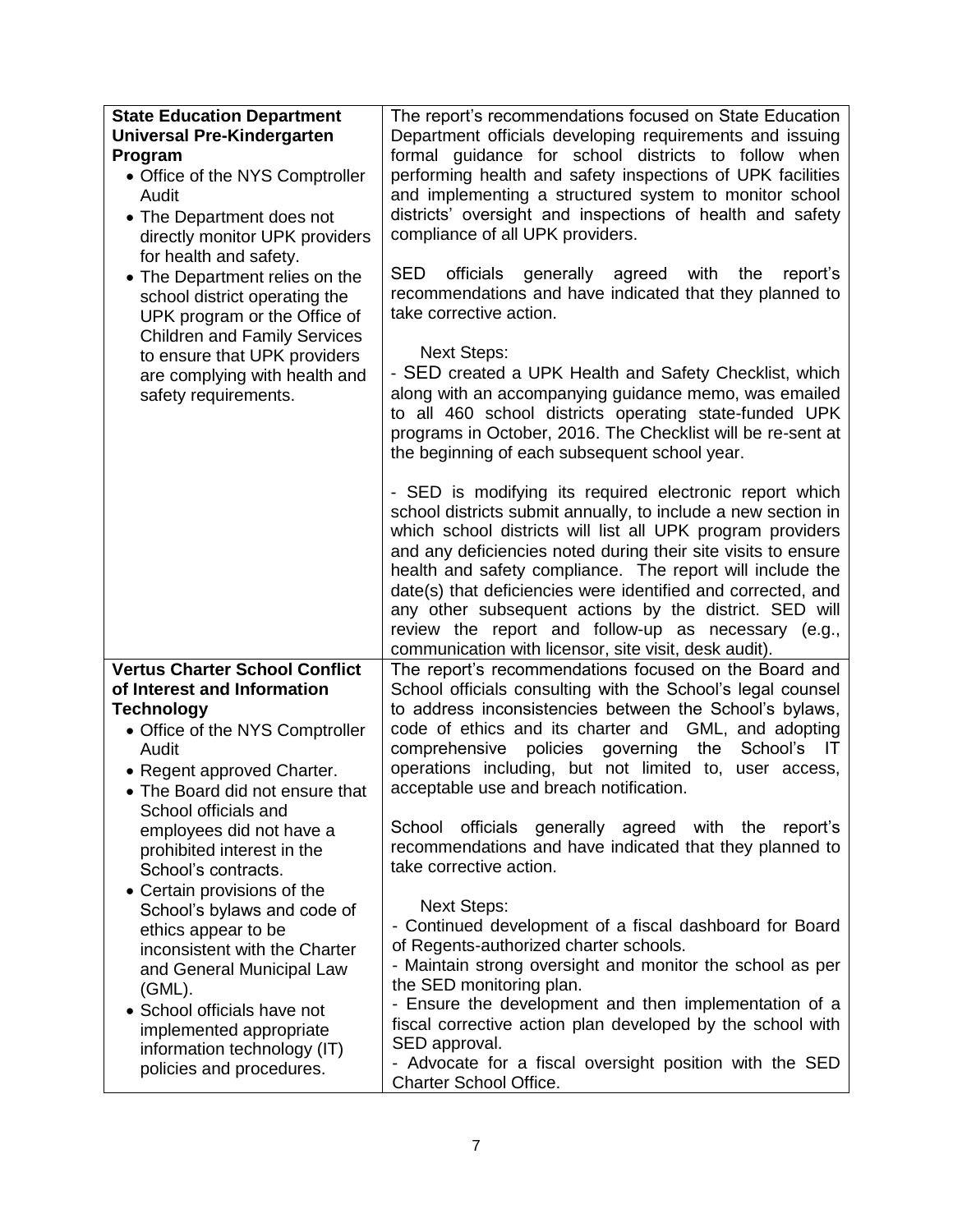Attachment II

## **February 2017 Regents Audits/Budget and Finance Committee Meeting Summary of Audit Findings**

| <b>Audit</b>                                           | Banking | Budgeting/Financial<br>Reporting | Claims Processing | Interest/Internal<br>Conflict of<br>Controls | Extra Classroom<br>Activity Fund | nformation Technology | Payroll/Leave Accrual | Procurement | Manual Compliance<br>Cost<br>Reimbursable | Segregation of Duties | Other      |
|--------------------------------------------------------|---------|----------------------------------|-------------------|----------------------------------------------|----------------------------------|-----------------------|-----------------------|-------------|-------------------------------------------|-----------------------|------------|
| Success Academy Charter School - Harlem 1              |         | $\sqrt{}$                        |                   |                                              |                                  |                       |                       |             |                                           |                       |            |
| Buffalo City School District (footnote 1)              |         |                                  |                   |                                              |                                  |                       |                       |             |                                           |                       | $\sqrt{}$  |
| East Ramapo Central School District (footnote 3)       |         |                                  |                   |                                              |                                  |                       |                       |             |                                           |                       | $\sqrt{ }$ |
| New York City Montessori Charter School (footnote 4)   |         |                                  |                   |                                              |                                  |                       |                       |             |                                           |                       | $\sqrt{}$  |
| Aim High Children's Services                           |         |                                  |                   |                                              |                                  |                       |                       |             | V                                         |                       |            |
| <b>Belfast Central School District</b>                 |         |                                  |                   |                                              |                                  |                       |                       |             |                                           |                       |            |
| Brentwood Union Free School District (footnote 2)      |         | $\sqrt{}$                        |                   |                                              |                                  |                       |                       |             |                                           |                       | $\sqrt{ }$ |
| <b>Central Square Central School District</b>          |         |                                  | V                 |                                              |                                  |                       |                       |             |                                           |                       |            |
| <b>Cold Spring Harbor Central School District</b>      |         |                                  |                   |                                              |                                  |                       |                       |             |                                           |                       |            |
| <b>Freeport Union Free School District</b>             |         | V                                |                   |                                              |                                  |                       |                       |             |                                           |                       |            |
| <b>Glen Cove City School District</b>                  |         |                                  |                   |                                              |                                  |                       |                       | $\sqrt{ }$  |                                           |                       |            |
| Hastings-On-Hudson Union Free School District          |         | V                                |                   |                                              |                                  |                       |                       |             |                                           |                       |            |
| Hebrew Institute for the Deaf and Exceptional Children |         |                                  |                   |                                              |                                  |                       |                       |             | $\sqrt{}$                                 |                       |            |
| HTA of New York, Inc.                                  |         |                                  |                   |                                              |                                  |                       |                       |             | $\sqrt{ }$                                |                       |            |
| <b>Island Trees Union Free School District</b>         |         |                                  |                   |                                              |                                  |                       | V                     |             |                                           |                       |            |
| <b>Livonia Central School District</b>                 |         |                                  |                   |                                              |                                  | $\sqrt{ }$            |                       |             |                                           |                       |            |
| <b>Lyme Central School District</b>                    |         | √                                |                   |                                              |                                  |                       |                       |             |                                           |                       |            |
| Onondaga-Cortland-Madison BOCES                        |         |                                  |                   |                                              |                                  | $\sqrt{}$             |                       |             |                                           |                       |            |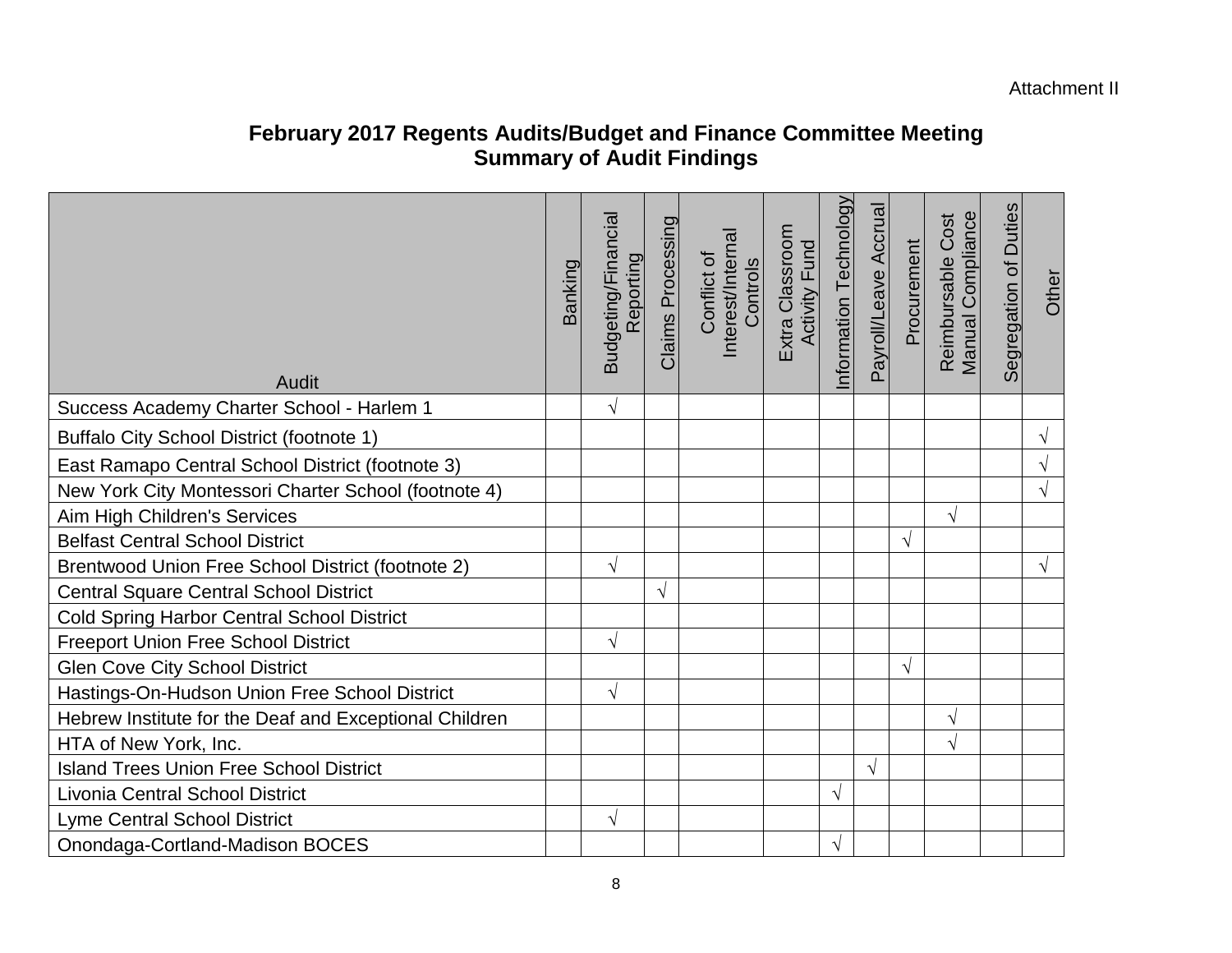|   | $\mathcal{N}$ |            |   |               |            |  |   |  |
|---|---------------|------------|---|---------------|------------|--|---|--|
|   |               |            |   |               |            |  |   |  |
|   |               | $\sqrt{ }$ |   |               |            |  |   |  |
|   | $\mathcal{N}$ |            |   |               |            |  |   |  |
|   |               |            |   |               |            |  |   |  |
|   |               |            |   |               |            |  |   |  |
|   |               |            |   |               | $\sqrt{ }$ |  |   |  |
|   |               |            |   | $\mathcal{N}$ |            |  |   |  |
|   | $\mathcal{N}$ |            |   |               |            |  |   |  |
|   | $\mathcal{N}$ |            |   |               |            |  |   |  |
|   |               |            |   |               |            |  |   |  |
|   | $\mathcal{N}$ |            |   | $\mathcal{N}$ |            |  |   |  |
|   |               |            |   |               |            |  | N |  |
|   |               |            | N |               |            |  |   |  |
|   | $\mathcal{N}$ |            |   |               |            |  |   |  |
| V |               |            |   |               |            |  |   |  |
|   |               |            |   |               |            |  |   |  |

| .0017<br>_<br>nhri<br>∴ JUI Udi v<br>∠∪ ⊑<br>. .<br>. .<br>_ |
|--------------------------------------------------------------|
|--------------------------------------------------------------|

| Footnotes                               |  |  |
|-----------------------------------------|--|--|
|                                         |  |  |
| <b>Employment Preparation Education</b> |  |  |
| <b>New Hires</b>                        |  |  |
| School Lunch Program                    |  |  |
| Special Education                       |  |  |
| Universal Pre-Kindergarten              |  |  |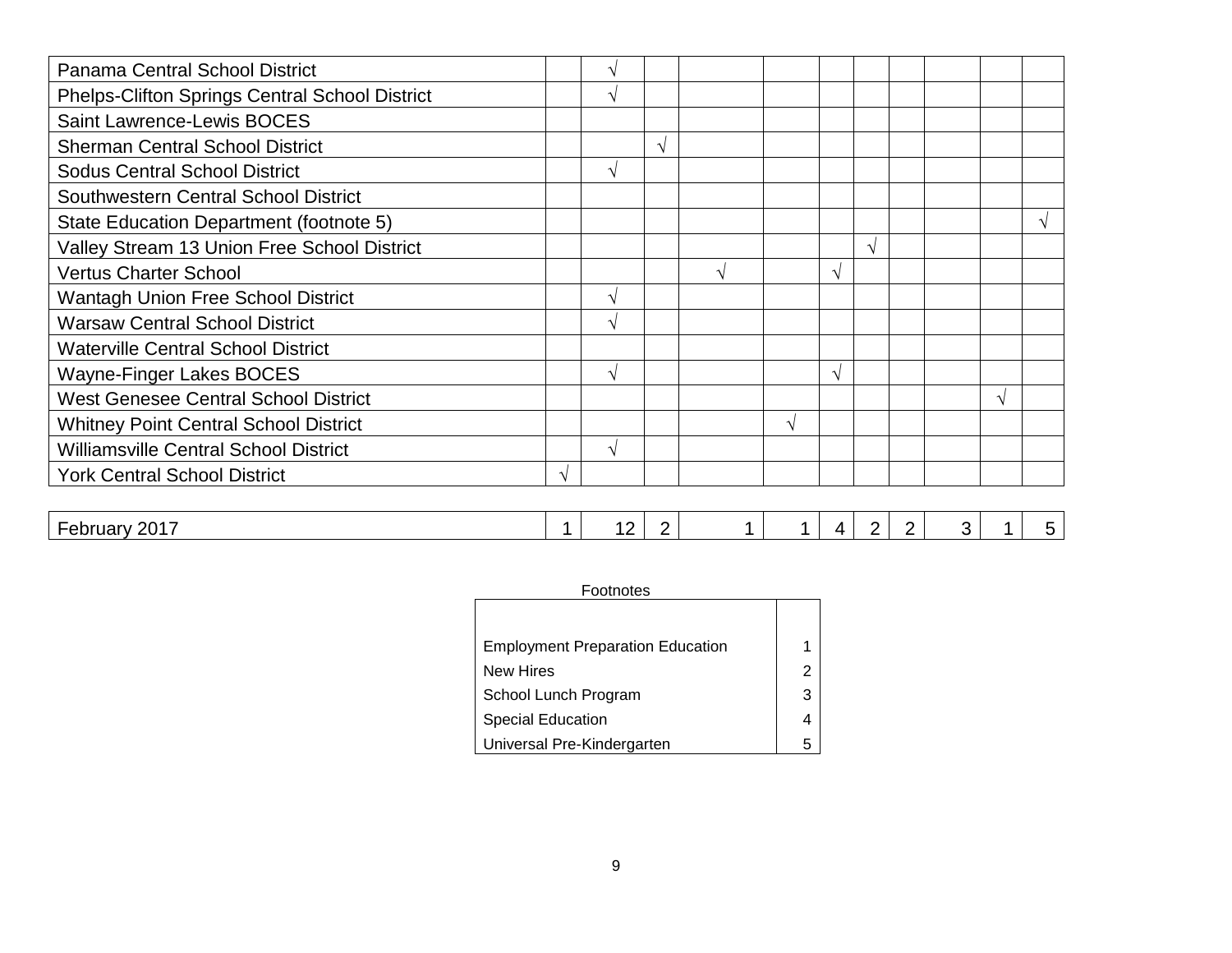|                                                                                                                                                    | <b>Office of Audit Services</b>                                                                                                                                                                                                                                                                                                                                                                                                                          |                                                                                                                                                                                                                                                                                                                                                                                                                                                                                               |
|----------------------------------------------------------------------------------------------------------------------------------------------------|----------------------------------------------------------------------------------------------------------------------------------------------------------------------------------------------------------------------------------------------------------------------------------------------------------------------------------------------------------------------------------------------------------------------------------------------------------|-----------------------------------------------------------------------------------------------------------------------------------------------------------------------------------------------------------------------------------------------------------------------------------------------------------------------------------------------------------------------------------------------------------------------------------------------------------------------------------------------|
| <b>Audit</b>                                                                                                                                       | <b>Major Finding(s)</b>                                                                                                                                                                                                                                                                                                                                                                                                                                  | <b>Recommendation/Response</b>                                                                                                                                                                                                                                                                                                                                                                                                                                                                |
|                                                                                                                                                    | \$5,444 adjustment (0.1% of \$6 million reported<br>in costs)                                                                                                                                                                                                                                                                                                                                                                                            | 8 recommendations                                                                                                                                                                                                                                                                                                                                                                                                                                                                             |
| <b>Buffalo City School</b><br><b>District</b><br><b>Buffalo City School District</b><br>EPE Program<br>EPE-0116-01<br><b>8th Judicial District</b> | District officials were largely in compliance with<br>EPE regulations. However, intake attendance<br>records showed blocks of contact hours were<br>claimed for 34 of the 42 students selected in the<br>sample and the District did not allocate telephone<br>and internet access charges to buildings between<br>EPE and non-EPE eligible students. The District<br>received \$5,444 in excess EPE aid based on the<br>results of expenditure testing. | The report's recommendations focused on District officials<br>clearly documenting the actual amount of time students spend<br>in the intake process, prorating expenditures when they are<br>shared between EPE and non-EPE eligible students or when<br>costs are shared between programs, and repaying \$5,444 in<br>unallowable EPE aid.<br>District officials generally agreed with the<br>report's<br>recommendations and have indicated that they planned to take<br>corrective action. |
|                                                                                                                                                    | \$724,616 adjustment (3.4% of \$21.5 million<br>reported in costs)                                                                                                                                                                                                                                                                                                                                                                                       | 5 recommendations                                                                                                                                                                                                                                                                                                                                                                                                                                                                             |
| <b>East Ramapo Central</b><br><b>School District</b><br>School Lunch Fund<br>SD-0516-01<br>9th Judicial District                                   | sample) in expenditures to the school lunch<br>program that should not have been reimbursed<br>because they were not approved or were<br>undocumented.                                                                                                                                                                                                                                                                                                   | District officials charged \$724,616 (or 13% of the   The report's recommendations focused on District officials<br>establishing communications with the Department's Child<br>Nutrition Unit to obtain instructions for repaying the \$724,616<br>that was overbilled and ensuring that adequate supporting<br>documentation is maintained for all expenditures charged to the<br>school lunch fund.                                                                                         |
|                                                                                                                                                    |                                                                                                                                                                                                                                                                                                                                                                                                                                                          | District officials generally agreed<br>with the<br>report's<br>recommendations and have indicated that they planned to take<br>corrective action.                                                                                                                                                                                                                                                                                                                                             |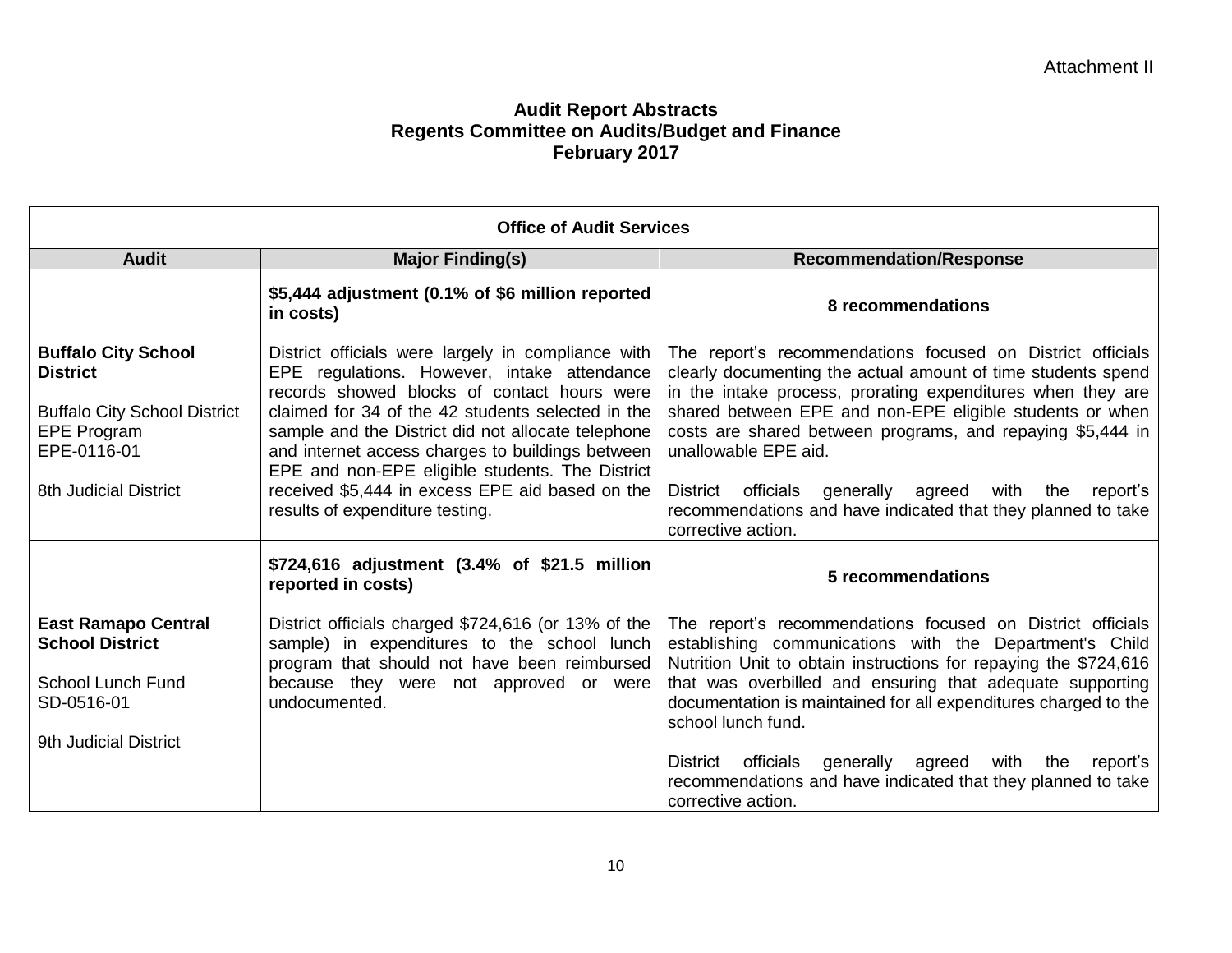|                                                                                                                                      | \$87,134 adjustment (12.3% of \$709,500<br>revenue directly related to special education)                                                                                                                                                                                                                                                                                                                                                                    | 11 recommendations                                                                                                                                                                                                                                                                                                                                                                                                                                                                                         |  |  |  |  |
|--------------------------------------------------------------------------------------------------------------------------------------|--------------------------------------------------------------------------------------------------------------------------------------------------------------------------------------------------------------------------------------------------------------------------------------------------------------------------------------------------------------------------------------------------------------------------------------------------------------|------------------------------------------------------------------------------------------------------------------------------------------------------------------------------------------------------------------------------------------------------------------------------------------------------------------------------------------------------------------------------------------------------------------------------------------------------------------------------------------------------------|--|--|--|--|
| <b>New York City Montessori</b><br><b>Charter School</b><br><b>Special Education Program</b><br>CH-0116-01<br>12th Judicial District | Montessori officials have controls in place to<br>education<br>administer<br>its<br>special<br>program<br>adequately, but they did not ensure all special<br>education students with an IEP received an<br>annual review. In addition, Montessori overbilled<br>NYCDOE \$87,134 special education services and<br>students received special education<br>nine<br>instruction from teachers who were not certified in<br>special education by New York State. | The report's recommendations focused on School officials<br>following up to ensure that all special education students with<br>an IEP have an annual review, providing reconciliations to<br>NYCDOE, repaying \$87,134 that was overbilled, and ensuring<br>teachers who provide special education instruction are<br>appropriately certified or licensed.<br>School officials generally agreed with the<br>report's<br>recommendations and have indicated that they planned to take<br>corrective action. |  |  |  |  |
|                                                                                                                                      | <b>Office of the New York City Comptroller</b>                                                                                                                                                                                                                                                                                                                                                                                                               |                                                                                                                                                                                                                                                                                                                                                                                                                                                                                                            |  |  |  |  |
|                                                                                                                                      |                                                                                                                                                                                                                                                                                                                                                                                                                                                              |                                                                                                                                                                                                                                                                                                                                                                                                                                                                                                            |  |  |  |  |
| <b>Audit</b>                                                                                                                         | <b>Major Finding(s)</b>                                                                                                                                                                                                                                                                                                                                                                                                                                      | <b>Recommendation/Response</b>                                                                                                                                                                                                                                                                                                                                                                                                                                                                             |  |  |  |  |
|                                                                                                                                      | \$624,342 adjustment (3.4% of \$18.3 million<br>paid in management fees)                                                                                                                                                                                                                                                                                                                                                                                     | 28 recommendations                                                                                                                                                                                                                                                                                                                                                                                                                                                                                         |  |  |  |  |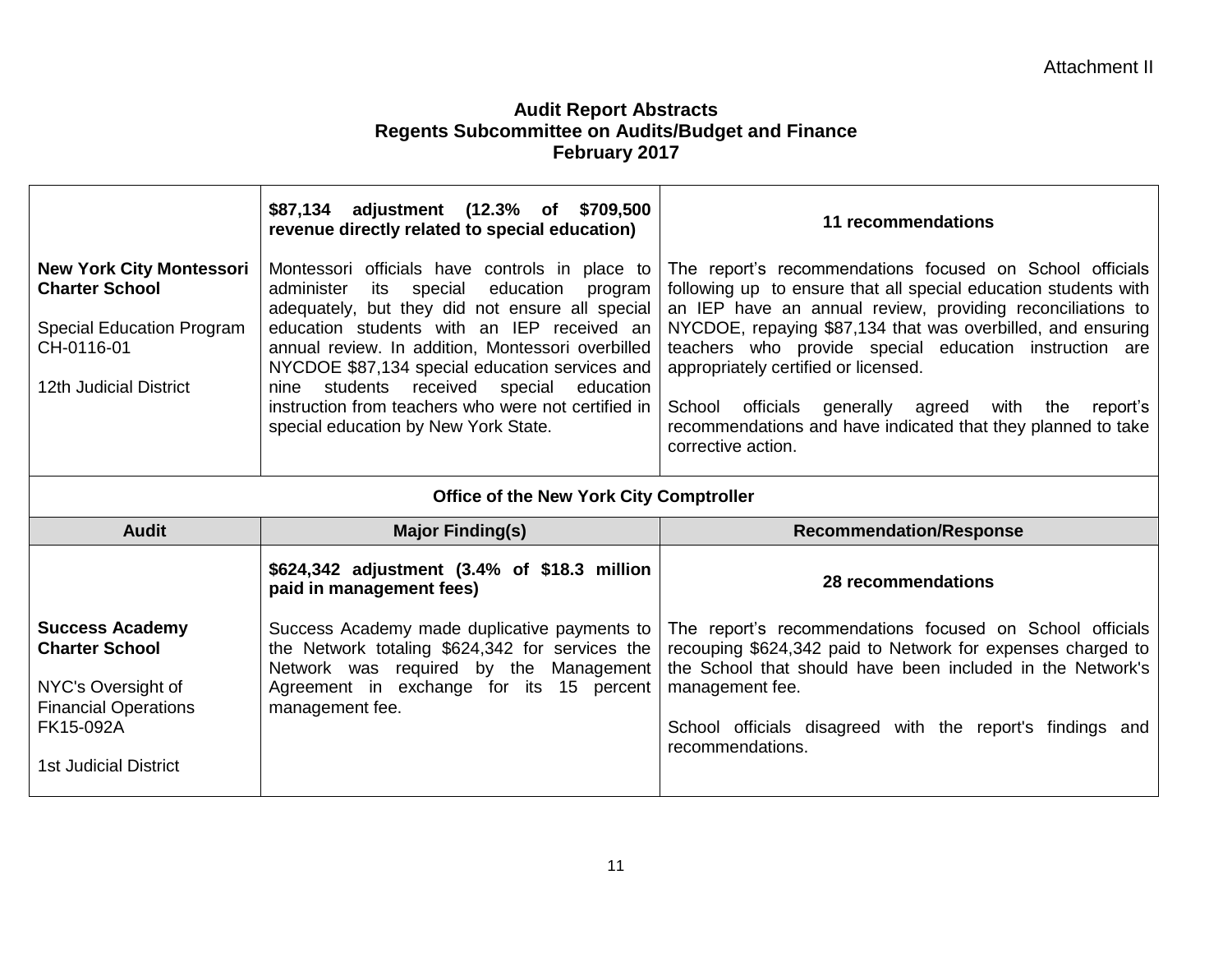|                                                                                                                                                                       | <b>Office of the New York State Comptroller</b>                                                                                                                                                                                                                                                                                                                                                                                                  |                                                                                                                                                                                                                                                                                                                                                                                                                                                                                                                          |
|-----------------------------------------------------------------------------------------------------------------------------------------------------------------------|--------------------------------------------------------------------------------------------------------------------------------------------------------------------------------------------------------------------------------------------------------------------------------------------------------------------------------------------------------------------------------------------------------------------------------------------------|--------------------------------------------------------------------------------------------------------------------------------------------------------------------------------------------------------------------------------------------------------------------------------------------------------------------------------------------------------------------------------------------------------------------------------------------------------------------------------------------------------------------------|
| <b>Audit</b>                                                                                                                                                          | <b>Major Finding(s)</b>                                                                                                                                                                                                                                                                                                                                                                                                                          | <b>Recommendation/Response</b>                                                                                                                                                                                                                                                                                                                                                                                                                                                                                           |
|                                                                                                                                                                       | \$616,906 adjustment (6.4% of \$9.7 million<br>reported in reimbursable costs on the CFR)                                                                                                                                                                                                                                                                                                                                                        | 5 recommendations                                                                                                                                                                                                                                                                                                                                                                                                                                                                                                        |
| Aim High Children's<br><b>Services</b><br>Compliance With the<br>Reimbursable Cost Manual<br>2015-S-62<br>1st, 2nd, 11th, 12th, and<br><b>13th Judicial Districts</b> | For the three fiscal years ended June 30, 2014;<br>\$616,906 was identified in reported costs that did<br>not comply with the Manual's requirements for<br>reimbursement. The ineligible costs included<br>\$22,139 in personal service costs and \$594,767 in<br>other than personal service costs. Among the<br>disallowed costs was \$8,745, for which the invoice<br>was altered by a consultant at the request of an<br>Aim High executive. | The report's recommendations focused on School officials<br>ensuring that costs reported on future CFRs comply with<br>Manual requirements and ensuring that costs charged to SED<br>programs are appropriate and valid.<br>School officials disagreed with the report's findings and<br>recommendations. SED officials agreed with the findings and<br>recommendations except those<br>regarding<br>collaborative<br>agreements.                                                                                        |
|                                                                                                                                                                       |                                                                                                                                                                                                                                                                                                                                                                                                                                                  | <b>7</b> recommendations                                                                                                                                                                                                                                                                                                                                                                                                                                                                                                 |
| <b>Belfast Central School</b><br><b>District</b><br>Procurement<br>2016M-317<br><b>8th Judicial District</b>                                                          | The Board adopted procurement policy does not<br>clearly establish procedures for procuring<br>professional services. In addition, the purchasing<br>agent and claims auditor did not always ensure<br>that purchases were made in compliance with the<br>policy.                                                                                                                                                                                | The report's recommendations focused on the Board and<br>District officials reviewing and revising its procurement policy to<br>clearly require the procurement of professional services<br>through RFPs or written or verbal quotes and requiring the<br>purchasing agent and claims auditor to regularly monitor<br>compliance with the procurement policy.<br>District officials<br>generally agreed<br>with<br>the<br>report's<br>recommendations and have indicated that they planned to take<br>corrective action. |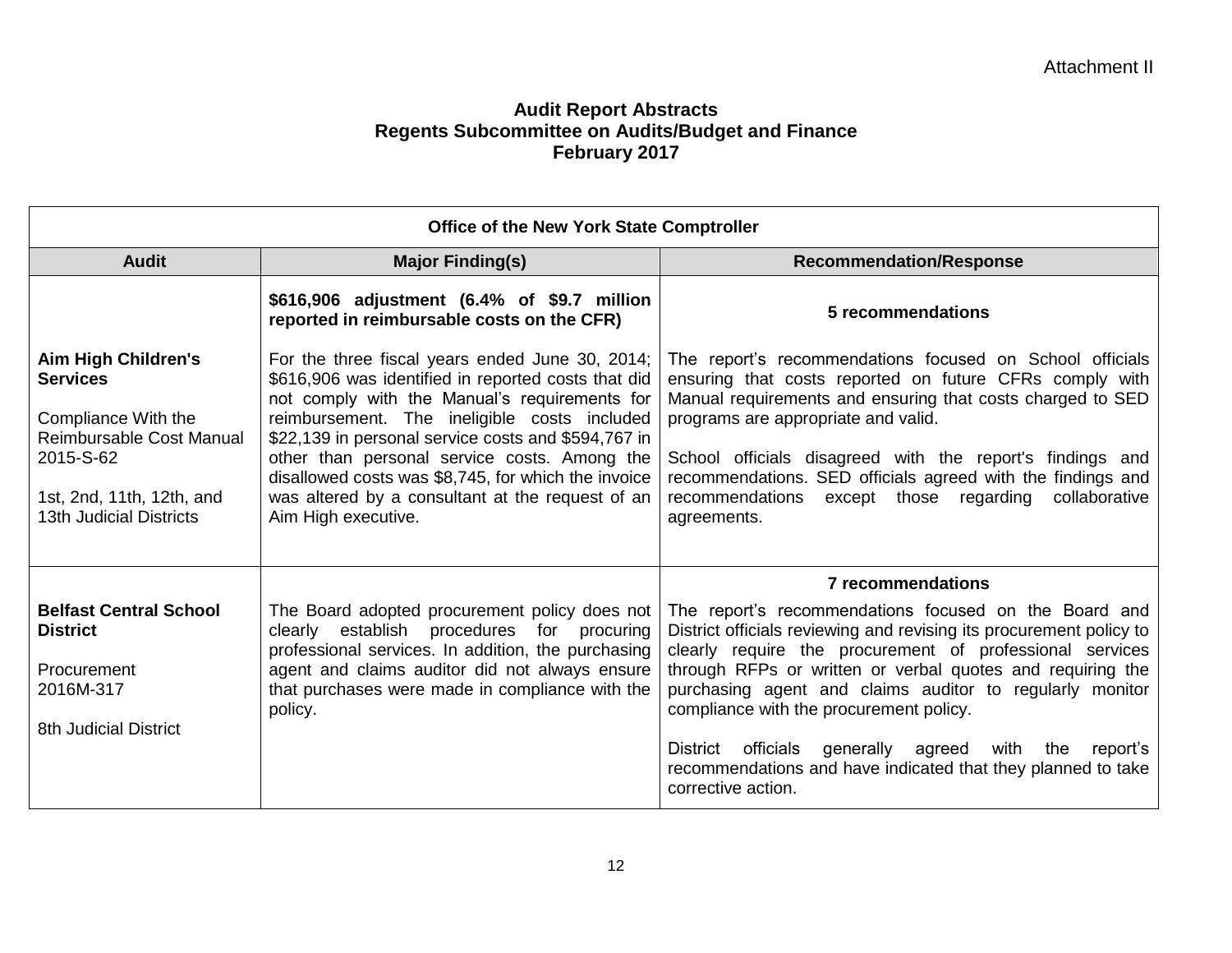|                                                                                                                                             |                                                                                                                                                                                                                                                                                                                                                                                                                                                                 | 12 recommendations                                                                                                                                                                                                                                                                                                                                                                                                                                       |
|---------------------------------------------------------------------------------------------------------------------------------------------|-----------------------------------------------------------------------------------------------------------------------------------------------------------------------------------------------------------------------------------------------------------------------------------------------------------------------------------------------------------------------------------------------------------------------------------------------------------------|----------------------------------------------------------------------------------------------------------------------------------------------------------------------------------------------------------------------------------------------------------------------------------------------------------------------------------------------------------------------------------------------------------------------------------------------------------|
| <b>Brentwood Union Free</b><br><b>School District</b><br>Fund Balance and Hiring<br><b>Practices</b><br>2016M-251<br>10th Judicial District | The Board adopted budgets for fiscal years 2012-<br>13 through 2014-15 that appropriated a total of<br>\$60.8 million in fund balance to finance<br>operations, but used only \$5.6 million. In addition,<br>district officials could not provide<br>Board<br>resolutions establishing five reserve funds totaling<br>\$36 million and the Board did not hire the most<br>qualified candidate for the Superintendent position<br>as required by its own policy. | The report's recommendations focused on the Board<br>discontinuing the practice of adopting budgets that result in the<br>appropriation of fund balance not needed, ensuring that all<br>reserve funds are properly established by resolution, and the<br>Board adhering to District policy when hiring a Superintendent<br>by choosing the most qualified candidate.<br>District officials disagreed with the report's findings and<br>recommendations. |
|                                                                                                                                             |                                                                                                                                                                                                                                                                                                                                                                                                                                                                 | 1 recommendation                                                                                                                                                                                                                                                                                                                                                                                                                                         |
| <b>Central Square Central</b><br><b>School District</b><br><b>Claims Auditing</b><br>2016M-292<br>5th Judicial District                     | The Board did not ensure that the appointed<br>claims auditor reported to the Board on a monthly<br>basis.                                                                                                                                                                                                                                                                                                                                                      | The report's recommendation focused on the Board ensuring<br>that the claims auditor reports the results of the claims audit in<br>accordance with previously established Board policy.<br>generally agreed with the<br>District officials<br>report's<br>recommendation and have indicated that they planned to take<br>corrective action.                                                                                                              |
|                                                                                                                                             |                                                                                                                                                                                                                                                                                                                                                                                                                                                                 | 1 recommendation                                                                                                                                                                                                                                                                                                                                                                                                                                         |
| <b>Cold Spring Harbor</b><br><b>Central School District</b><br><b>Competitive Quotes</b><br>2016M-320<br>10th Judicial District             | District officials did not attach sufficient supporting<br>documentation for claims when purchases are<br>made from a government contract.                                                                                                                                                                                                                                                                                                                      | The report's recommendation focused on District officials<br>attaching sufficient documentation to claims to ensure that they<br>receive the correct items and pricing when purchasing goods<br>and services from government contracts.<br>District officials generally agreed with<br>the<br>report's<br>recommendation and have indicated that they planned to take<br>corrective action.                                                              |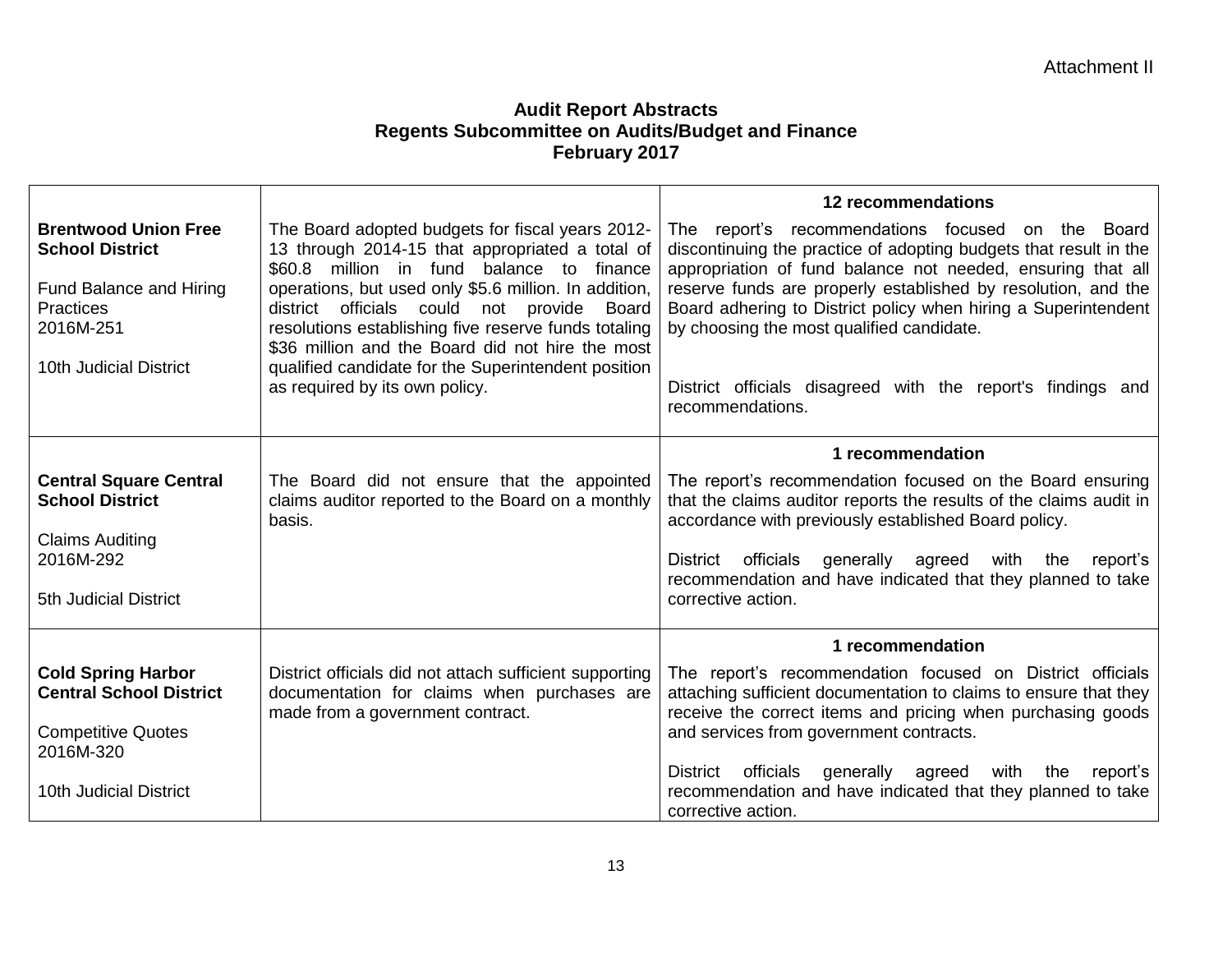|                                                                                                                                                          |                                                                                                                                                                                                                                                                                                                                                                                                                                 | <b>7 recommendations</b>                                                                                                                                                                                                                                                                                                                                                                                                                                                                                                                                           |
|----------------------------------------------------------------------------------------------------------------------------------------------------------|---------------------------------------------------------------------------------------------------------------------------------------------------------------------------------------------------------------------------------------------------------------------------------------------------------------------------------------------------------------------------------------------------------------------------------|--------------------------------------------------------------------------------------------------------------------------------------------------------------------------------------------------------------------------------------------------------------------------------------------------------------------------------------------------------------------------------------------------------------------------------------------------------------------------------------------------------------------------------------------------------------------|
| <b>Freeport Union Free</b><br><b>School District</b><br><b>Financial Condition</b><br>2016M-300<br>10th Judicial District                                | The District's unrestricted fund balance was 12<br>percent of the ensuing year's budget, or more<br>than three times the legal limit. In addition, the<br>Board appropriated an average of \$8.7 million<br>each year to finance operations for the 2013-14<br>through 2015-16 fiscal years but did not use any<br>of the appropriated fund balance and could not<br>provide Board resolutions establishing 2 of 5<br>reserves. | The report's recommendations focused on the Board and<br>District officials developing a written plan to reduce the level of<br>unrestricted fund balance to legal limits, discontinuing the<br>practice of adopting budgets that result in the appropriation of<br>unrestricted fund balance not needed, and ensuring that each<br>reserve is established by Board resolution.<br>District officials disagreed with the report's findings and<br>recommendations.                                                                                                 |
|                                                                                                                                                          |                                                                                                                                                                                                                                                                                                                                                                                                                                 | 5 recommendations                                                                                                                                                                                                                                                                                                                                                                                                                                                                                                                                                  |
| <b>Glen Cove City School</b><br><b>District</b><br><b>Portable Electronic Devices</b><br>and Conflict of Interest<br>2016M-285<br>10th Judicial District | The District has no written policy for notifying the<br>IT office of new hires, keeping track of equipment<br>assigned to employees, and collecting equipment<br>when an employee leaves District employment. In<br>addition, the District's inventory of portable<br>electronic devices lacked key information and a<br>Board member had a prohibited interest in District<br>contracts.                                       | The report's recommendations focused on developing and<br>implementing policies and procedures to properly account for<br>portable electronic devices issued to new hires and employees<br>who leave District service and ensuring that an inventory with<br>all computer equipment is maintained that includes the<br>assigned users for each device and relevant information<br>pertaining to each asset.<br>District officials<br>with the<br>generally agreed<br>report's<br>recommendation and have indicated that they planned to take<br>corrective action. |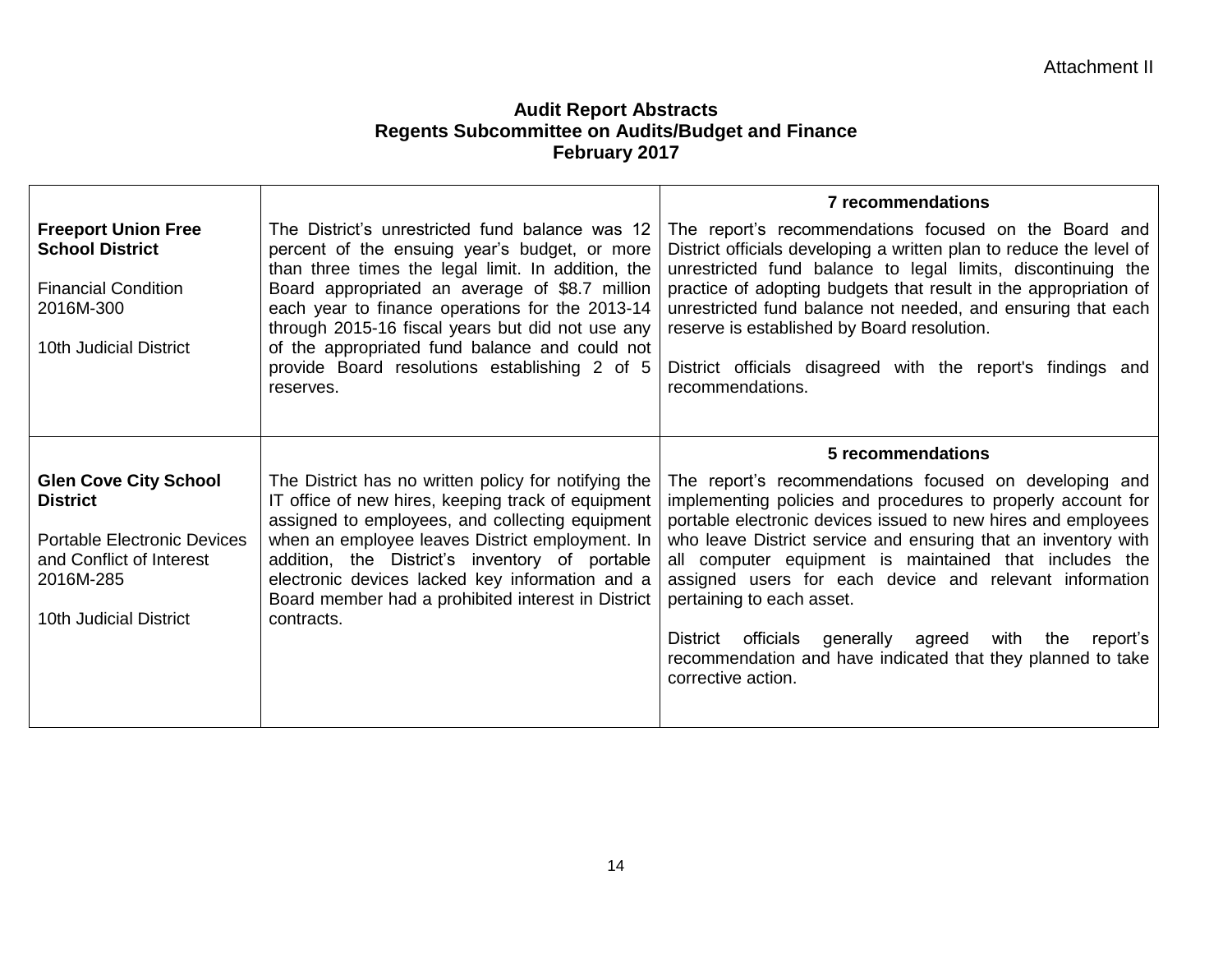|                                                                                                                                              |                                                                                                                                                                                                                                            | 2 recommendations                                                                                                                                                                                                                                                                                                                                                                                                                               |
|----------------------------------------------------------------------------------------------------------------------------------------------|--------------------------------------------------------------------------------------------------------------------------------------------------------------------------------------------------------------------------------------------|-------------------------------------------------------------------------------------------------------------------------------------------------------------------------------------------------------------------------------------------------------------------------------------------------------------------------------------------------------------------------------------------------------------------------------------------------|
| <b>Hastings-On-Hudson</b><br><b>Union Free School</b><br><b>District</b><br><b>Financial Condition</b><br>2016M-275<br>9th Judicial District | The District used only about 2 percent of the fund<br>balance appropriated to fund operations from<br>2010-11 through 2014-15 and the Board<br>overfunded reserves by \$4.7 million (88 percent of<br>total reserves) as of June 30, 2015. | The report's recommendations focused on the Board<br>discontinuing the practice of adopting budgets that result in the<br>appropriation of unrestricted fund balance that will not be used<br>and reviewing reserves to determine if the amounts reserved<br>are necessary and reasonable.<br>District officials generally agreed<br>with the<br>report's<br>recommendations and have indicated that they planned to take<br>corrective action. |
|                                                                                                                                              | \$774,122 adjustment (7% of \$11 million<br>reported in reimbursable costs on the CFR)                                                                                                                                                     | 3 recommendations                                                                                                                                                                                                                                                                                                                                                                                                                               |
| <b>Hebrew Institute for the</b><br><b>Deaf and Exceptional</b><br><b>Children</b>                                                            | For the three fiscal years ended June 30, 2014,<br>\$774,122 was identified in costs that did not<br>comply with the Manual's requirements for<br>reimbursement. These ineligible costs included                                           | The report's recommendations focused on Hebrew Institute's<br>officials ensuring that costs reported on future CFRs comply<br>with all Manual requirements.                                                                                                                                                                                                                                                                                     |
| Compliance With the<br>Reimbursable Cost Manual<br>2015-S-67                                                                                 | \$624,868 in personal service costs and \$149,254<br>in other than personal service costs.                                                                                                                                                 | School officials disagreed with the report's findings and<br>recommendations. SED officials agreed with the findings and<br>recommendations.                                                                                                                                                                                                                                                                                                    |
| 2nd Judicial District                                                                                                                        |                                                                                                                                                                                                                                            |                                                                                                                                                                                                                                                                                                                                                                                                                                                 |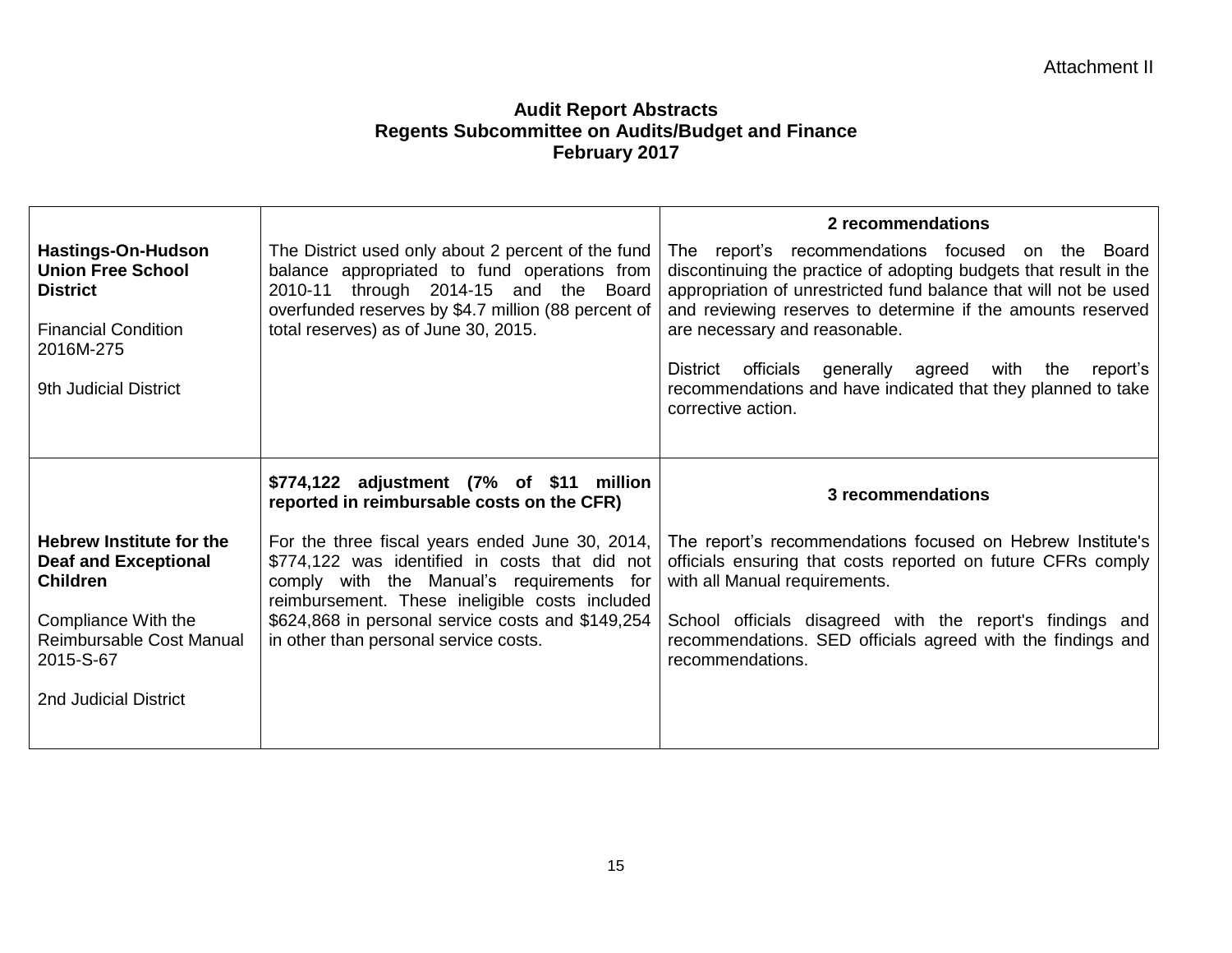|                                                                                                                 | \$28,952 adjustment (1.1% of \$2.7 million<br>reported in reimbursable costs on the CFR)                                                                                                                                                                                       | 3 recommendations                                                                                                                                                                                                                                                                                                                                                       |
|-----------------------------------------------------------------------------------------------------------------|--------------------------------------------------------------------------------------------------------------------------------------------------------------------------------------------------------------------------------------------------------------------------------|-------------------------------------------------------------------------------------------------------------------------------------------------------------------------------------------------------------------------------------------------------------------------------------------------------------------------------------------------------------------------|
| <b>HTA of New York</b><br>Compliance With the<br>Reimbursable Cost Manual<br>2016-S-36<br>9th Judicial District | For the year ended June 30, 2014, \$28,952 in<br>costs was identified that did not comply with the<br>RCM's requirements for reimbursement. The<br>ineligible costs included \$22,207 in other than<br>personal service (OTPS) costs and \$6,745 in<br>personal service costs. | The report's recommendations focused on school officials<br>ensuring that costs reported on annual CFRs fully comply with<br>SED's requirements, and communicating with SED to obtain<br>clarification as needed.<br>generally agreed with the<br>School<br>officials<br>report's<br>recommendations and have indicated that they planned to take<br>corrective action. |
|                                                                                                                 |                                                                                                                                                                                                                                                                                | 1 recommendation                                                                                                                                                                                                                                                                                                                                                        |
| <b>Island Trees Union Free</b><br><b>School District</b><br>Overtime<br>2016M-389<br>10th Judicial District     | The District does not have written overtime<br>procedures, and employees are not required to<br>obtain written approval prior to working overtime.                                                                                                                             | The report's recommendation focused on District officials<br>developing and implementing formal written procedures to<br>properly control and monitor overtime.<br>School officials agreed with the report's recommendation and<br>have indicated that they planned to take corrective action.                                                                          |
|                                                                                                                 |                                                                                                                                                                                                                                                                                |                                                                                                                                                                                                                                                                                                                                                                         |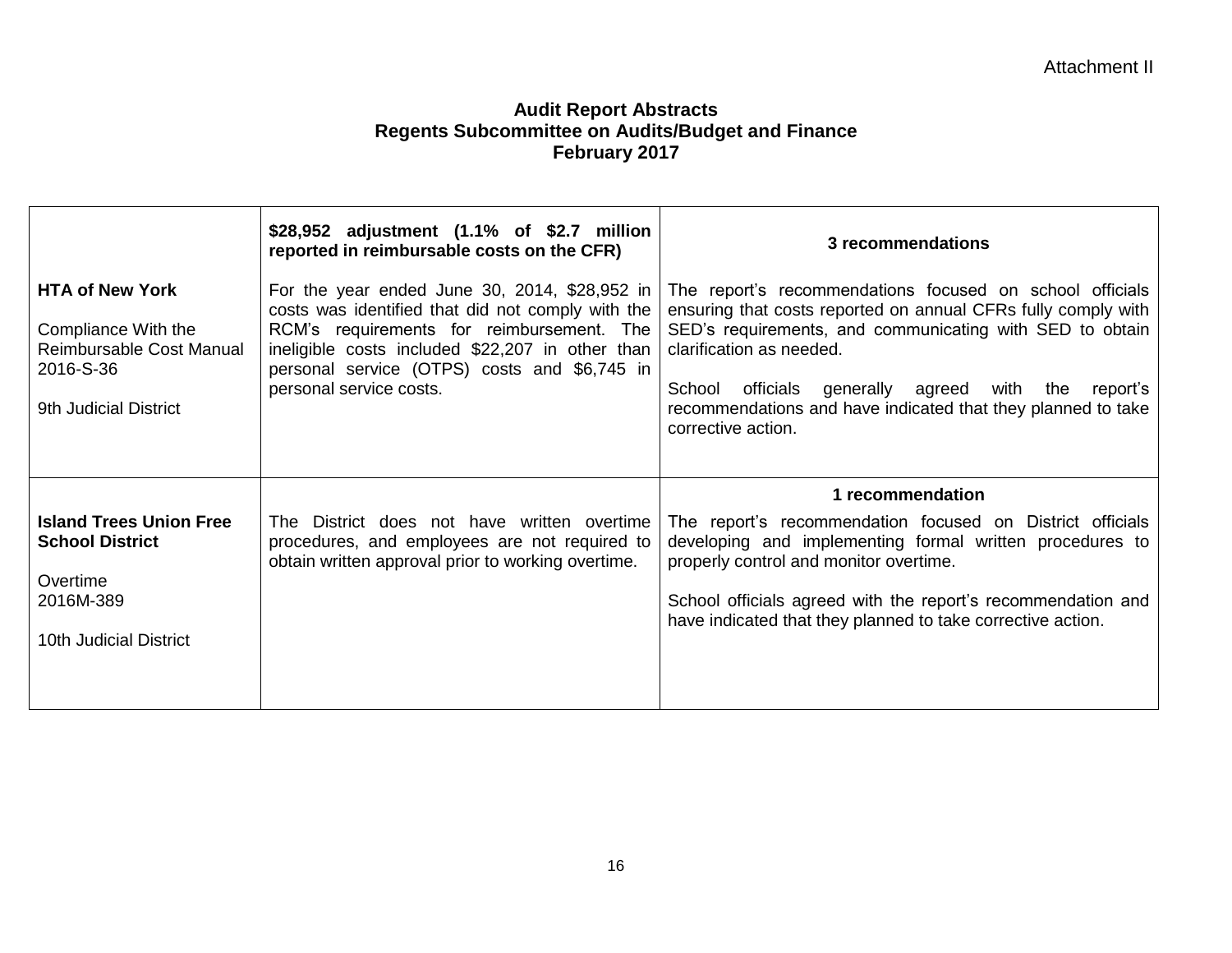|                                                                                                                      |                                                                                                                                                                                                                                                                                                                                                                        | 5 recommendations                                                                                                                                                                                                                                                                                                                                           |
|----------------------------------------------------------------------------------------------------------------------|------------------------------------------------------------------------------------------------------------------------------------------------------------------------------------------------------------------------------------------------------------------------------------------------------------------------------------------------------------------------|-------------------------------------------------------------------------------------------------------------------------------------------------------------------------------------------------------------------------------------------------------------------------------------------------------------------------------------------------------------|
| <b>Livonia Central School</b><br><b>District</b><br>Software Management<br>2016M-293<br><b>7th Judicial District</b> | The Board's acceptable-use policies do not detail<br>practices for enforcement, such as monitoring<br>computer use and reviewing installed software, or<br>include specific penalties for noncompliance. In<br>addition, District officials and IT staff did not<br>maintain a comprehensive software inventory of<br>District-owned software<br>programs<br>and their | The report's recommendations focused on the Board updating<br>the acceptable-use policies to include specific guidance related<br>to software downloads and installations as well as enforcement<br>and maintaining a complete, comprehensive software inventory<br>of all software and the total number of licenses for each specific<br>type of software. |
|                                                                                                                      | applicable licenses.                                                                                                                                                                                                                                                                                                                                                   | officials<br>generally agreed<br>with<br>District<br>the<br>report's<br>recommendations and have indicated that they planned to take<br>corrective action.                                                                                                                                                                                                  |
|                                                                                                                      |                                                                                                                                                                                                                                                                                                                                                                        | 2 recommendations                                                                                                                                                                                                                                                                                                                                           |
| <b>Lyme Central School</b><br><b>District</b><br><b>Financial Condition</b><br>2016M-383                             | The Board overestimated appropriations for 2014-<br>15 and 2015-16 by an average of \$1 million and<br>District officials did not maintain fund balance in<br>accordance with statutory requirements.                                                                                                                                                                  | The report's recommendations focused on the Board adopting<br>budgets that represent the District's actual needs and ensuring<br>that the amount of the District's unrestricted fund balance<br>complies with the statutory limit.                                                                                                                          |
| <b>5th Judicial District</b>                                                                                         |                                                                                                                                                                                                                                                                                                                                                                        | officials<br>generally agreed<br>with<br>District<br>the<br>report's<br>recommendations and have indicated that they planned to take<br>corrective action.                                                                                                                                                                                                  |
|                                                                                                                      |                                                                                                                                                                                                                                                                                                                                                                        | 3 recommendations                                                                                                                                                                                                                                                                                                                                           |
| Onondaga-Cortland-<br><b>Madison BOCES</b>                                                                           | The BOCES reported aidable expenditures to<br>SED for 62.7 full-time equivalent district-based<br>staff who were not eligible for aid reimbursement                                                                                                                                                                                                                    | The report's recommendations focused on BOCES officials<br>ensuring that aidable expenditures reported to SED are for<br>services that were adequately shared and ensuring that all                                                                                                                                                                         |
| <b>Managed Technical Support</b><br>2016M-299                                                                        | because they were not shared by two or more<br>districts. In addition, the BOCES did not charge all                                                                                                                                                                                                                                                                    | services provided to districts are properly billed.                                                                                                                                                                                                                                                                                                         |
| 5th and 6th Judicial Districts                                                                                       | districts for services using the approved full-time<br>equivalent method.                                                                                                                                                                                                                                                                                              | <b>BOCES</b><br>officials<br>generally<br>agreed<br>with<br>the<br>report's<br>recommendations and have indicated that they planned to take<br>corrective action.                                                                                                                                                                                           |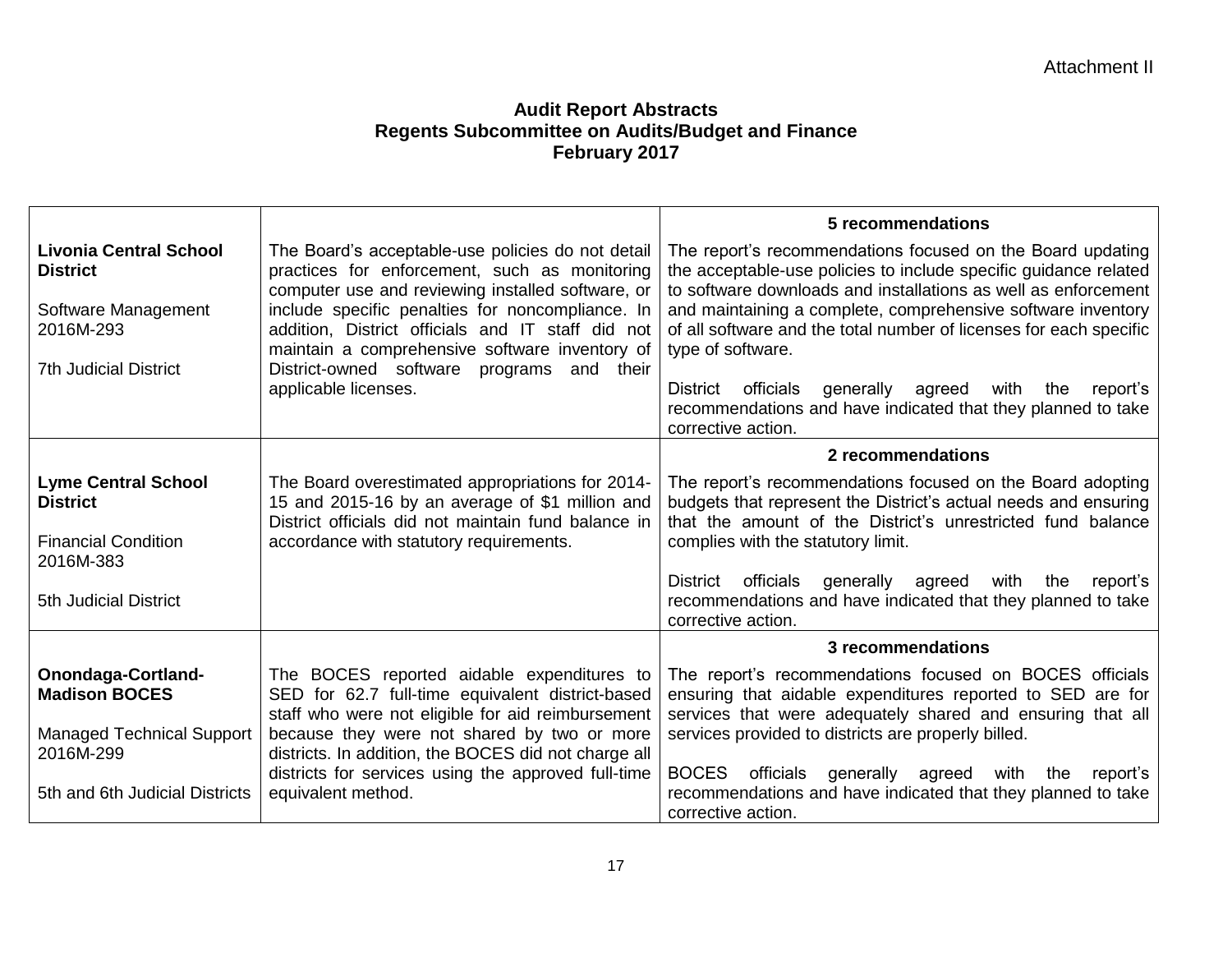|                                                                                                                                                         |                                                                                                                                                                                                                                                                                                                                                                                                                                 | 12 recommendations                                                                                                                                                                                                                                                                                                                                                                                                                                       |
|---------------------------------------------------------------------------------------------------------------------------------------------------------|---------------------------------------------------------------------------------------------------------------------------------------------------------------------------------------------------------------------------------------------------------------------------------------------------------------------------------------------------------------------------------------------------------------------------------|----------------------------------------------------------------------------------------------------------------------------------------------------------------------------------------------------------------------------------------------------------------------------------------------------------------------------------------------------------------------------------------------------------------------------------------------------------|
| <b>Ontario-Seneca-Yates-</b><br><b>Cayuga-Wayne BOCES</b><br>Multiyear Planning and<br>Software Management<br>2016M-249<br><b>7th Judicial District</b> | BOCES officials did not adequately develop or<br>use multiyear planning and have not developed<br>plans that adequately describe their intentions for<br>accumulating, maintaining, and using reserve<br>funds. In addition, although a previous OSC audit<br>indicated the retiree health insurance reserve was<br>improper, BOCES officials did not take corrective<br>action to return funds to the participating districts. | The report's recommendations focused on the Board and<br>BOCES officials<br>developing<br>and adopting<br>formal,<br>a<br>documented, multiyear financial plan for a three- to five-year<br>period; continually updating plans based on changes that have<br>occurred; adopting a reserve plan that addresses the<br>accumulation, use, and maintenance of reserve funds; and<br>returning excess reserve balances to participating school<br>districts. |
|                                                                                                                                                         |                                                                                                                                                                                                                                                                                                                                                                                                                                 | <b>BOCES</b><br>officials<br>generally agreed<br>with<br>the<br>report's<br>recommendations and have indicated that they planned to take<br>corrective action.                                                                                                                                                                                                                                                                                           |
|                                                                                                                                                         |                                                                                                                                                                                                                                                                                                                                                                                                                                 | 1 recommendation                                                                                                                                                                                                                                                                                                                                                                                                                                         |
| <b>Panama Central School</b><br><b>District</b><br><b>Financial Management</b><br>2016M-271<br><b>8th Judicial District</b>                             | From 2012-13 through 2014-15, unrestricted fund<br>balance at fiscal year-end exceeded the statutory<br>limit by 12 to 13 percentage points.                                                                                                                                                                                                                                                                                    | The report's recommendation focused on the Board and District<br>officials ensuring that unrestricted fund balance complies with<br>the statutory limit and developing a plan to use the surplus<br>funds to benefit residents.<br>officials<br>District<br>generally agreed<br>with<br>the<br>report's<br>recommendation and have indicated that they planned to take<br>corrective action.                                                             |
|                                                                                                                                                         |                                                                                                                                                                                                                                                                                                                                                                                                                                 |                                                                                                                                                                                                                                                                                                                                                                                                                                                          |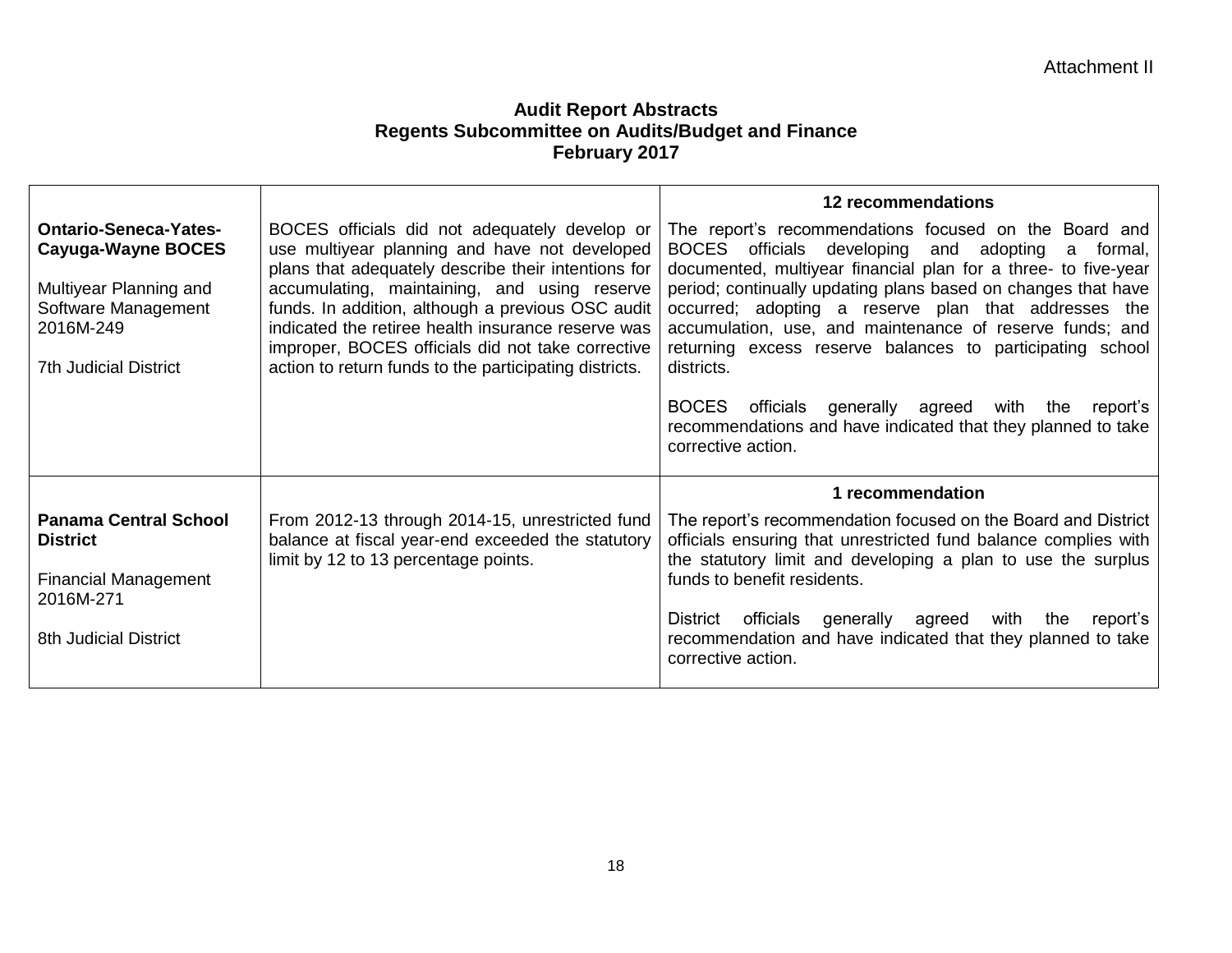|                                                                                                                                            |                                                                                                                                                                                                                                                                                                                                                                                               | 3 recommendations                                                                                                                                                                                                                                                                                                                                                                                                                                                                                  |
|--------------------------------------------------------------------------------------------------------------------------------------------|-----------------------------------------------------------------------------------------------------------------------------------------------------------------------------------------------------------------------------------------------------------------------------------------------------------------------------------------------------------------------------------------------|----------------------------------------------------------------------------------------------------------------------------------------------------------------------------------------------------------------------------------------------------------------------------------------------------------------------------------------------------------------------------------------------------------------------------------------------------------------------------------------------------|
| <b>Phelps-Clifton Springs</b><br><b>Central School District</b><br><b>Financial Condition</b><br>2016M-269<br><b>7th Judicial District</b> | The Board did not adopt realistic budgets or<br>ensure that reserves were reasonably funded,<br>officials<br>consistently<br>overestimated<br><b>District</b><br>expenditures during the last five fiscal years<br>(2010-11 through 2014-15), the retirement<br>contribution reserve was overfunded, and the<br>employee benefit accrued liability reserve was<br>fully funded, but not used. | The report's recommendations focused on the Board and<br>District officials developing realistic estimates of expenditures;<br>using fund balance in the annual budget; and reviewing all<br>reserve balances to determine if the amounts reserved are<br>necessary, reasonable and in compliance with statutory<br>requirements.<br>officials<br>generally<br>with<br>District<br>agreed<br>the<br>report's<br>recommendations and have indicated that they planned to take<br>corrective action. |
| <b>Saint Lawrence-Lewis</b><br><b>BOCES</b><br>Payroll<br>2016M-371<br><b>4th Judicial District</b>                                        | BOCES officials established and adhered to good<br>procedures for processing and verifying payroll<br>payments.                                                                                                                                                                                                                                                                               | There were no recommendations.                                                                                                                                                                                                                                                                                                                                                                                                                                                                     |
|                                                                                                                                            |                                                                                                                                                                                                                                                                                                                                                                                               | 4 recommendations                                                                                                                                                                                                                                                                                                                                                                                                                                                                                  |
| <b>Sherman Central School</b><br><b>District</b><br><b>Claims Processing</b><br>2016M-352<br><b>8th Judicial District</b>                  | officials<br>The Board<br>and District<br>have<br>not<br>written<br>developed<br>adequate<br>policies<br>and<br>procedures governing the claims processing<br>function and the Board did not develop a<br>comprehensive job description that outlines the<br>claims auditor's expectations and requirements.                                                                                  | The report's recommendations focused on the Board and<br>District officials developing comprehensive written policies and<br>procedures describing the claims audit process and developing<br>a comprehensive job description that explains expectations and<br>includes specific guidance and requirements.<br>District officials generally agreed with<br>the<br>report's<br>recommendations and have indicated that they planned to take<br>corrective action.                                  |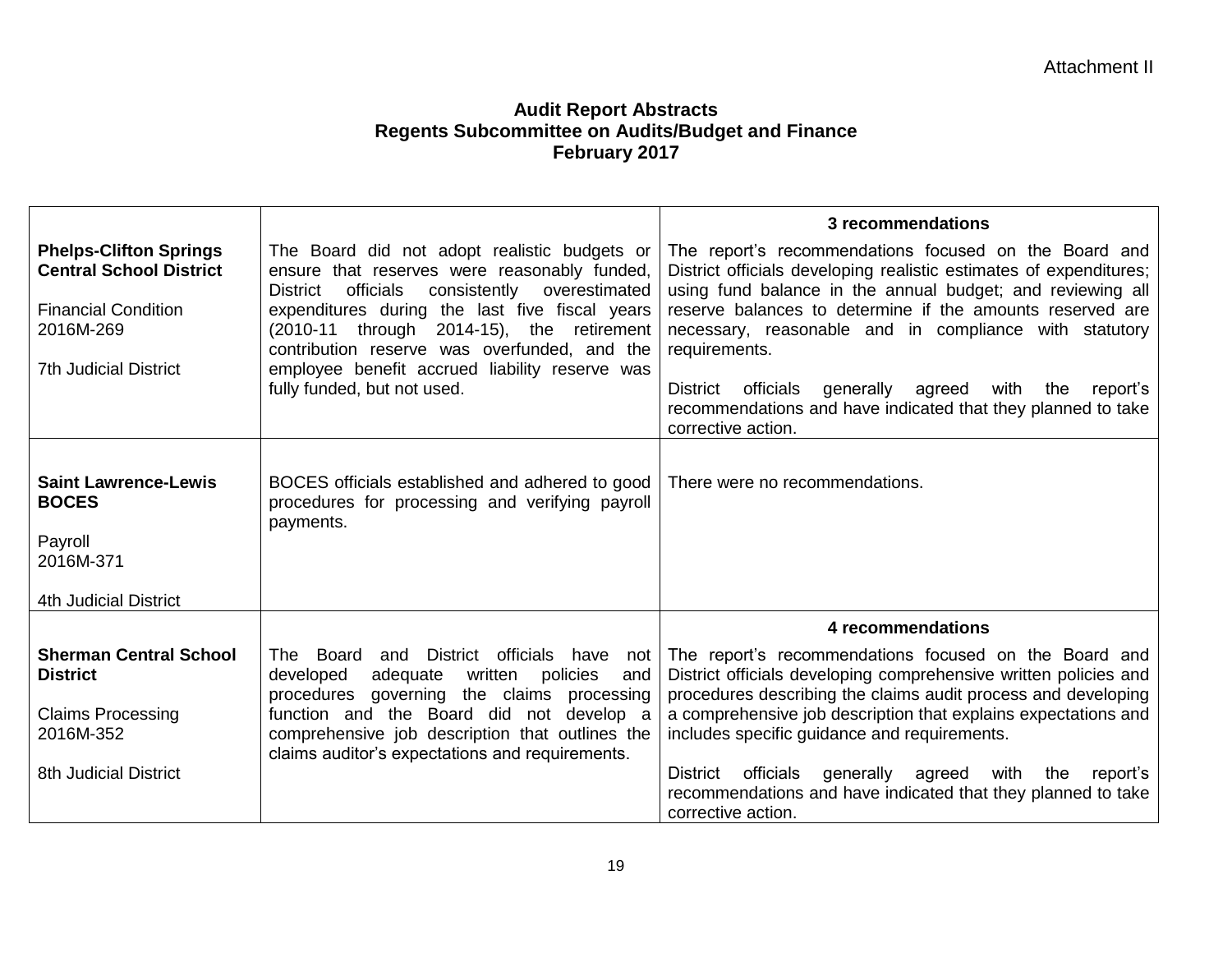|                                                                                                                                                              |                                                                                                                                                                                                                                                                                                                                                                              | 5 recommendations                                                                                                                                                                                                                                                                                                                                                                                                                                                                                                                                                             |
|--------------------------------------------------------------------------------------------------------------------------------------------------------------|------------------------------------------------------------------------------------------------------------------------------------------------------------------------------------------------------------------------------------------------------------------------------------------------------------------------------------------------------------------------------|-------------------------------------------------------------------------------------------------------------------------------------------------------------------------------------------------------------------------------------------------------------------------------------------------------------------------------------------------------------------------------------------------------------------------------------------------------------------------------------------------------------------------------------------------------------------------------|
| <b>Sodus Central School</b><br><b>District</b><br><b>Financial Management</b><br>2016M-392<br><b>7th Judicial District</b>                                   | For fiscal years 2012-13 through 2015-16,<br>operations resulted in 84 percent of appropriated<br>fund balance remaining unused because of<br>overestimated expenditures.<br>In addition, the<br>District does not have a written plan detailing the<br>appropriate and necessary levels for reserve<br>funds and how they are to be monitored,<br>analyzed, and maintained. | The report's recommendations focused on the Board<br>discontinuing the practice of adopting budgets that result in the<br>appropriation of fund balance and reserve funds that will not be<br>used and adopting an adequate reserve plan which includes<br>the District's intentions for the long-term accumulation and use<br>of reserve funds.<br>generally agreed<br>District<br>officials<br>with<br>the<br>report's<br>recommendations and have indicated that they planned to take<br>corrective action.                                                                |
| <b>Southwestern Central</b><br><b>School District</b><br><b>Claims Processing</b><br>2016M-356<br>8th Judicial District                                      | The Board delegated its responsibility to a claims<br>auditor who generally ensured claims were<br>adequately supported, properly audited before<br>payment and in compliance with District policies.                                                                                                                                                                        | There were no recommendations.                                                                                                                                                                                                                                                                                                                                                                                                                                                                                                                                                |
| <b>State Education</b><br><b>Department</b><br>Universal Pre-Kindergarten<br>Program: Monitoring of<br><b>Health and Safety</b><br>Requirements<br>2016-S-10 | The Department does not directly monitor UPK<br>providers for health and safety. Instead, the<br>Department relies on the school district operating<br>the UPK program, or the Office of Children and<br>Family Services, to ensure that UPK providers are<br>complying with health and safety requirements.                                                                 | 2 recommendations<br>The report's recommendations focused on State Education<br>officials developing requirements and issuing formal guidance<br>for school districts to follow when performing health and safety<br>inspections of UPK facilities and implementing a structured<br>system to monitor school districts' oversight and inspections of<br>health and safety compliance of all UPK providers.<br><b>SED</b><br>generally<br>officials<br>agreed<br>with<br>the<br>report's<br>recommendations and have indicated that they planned to take<br>corrective action. |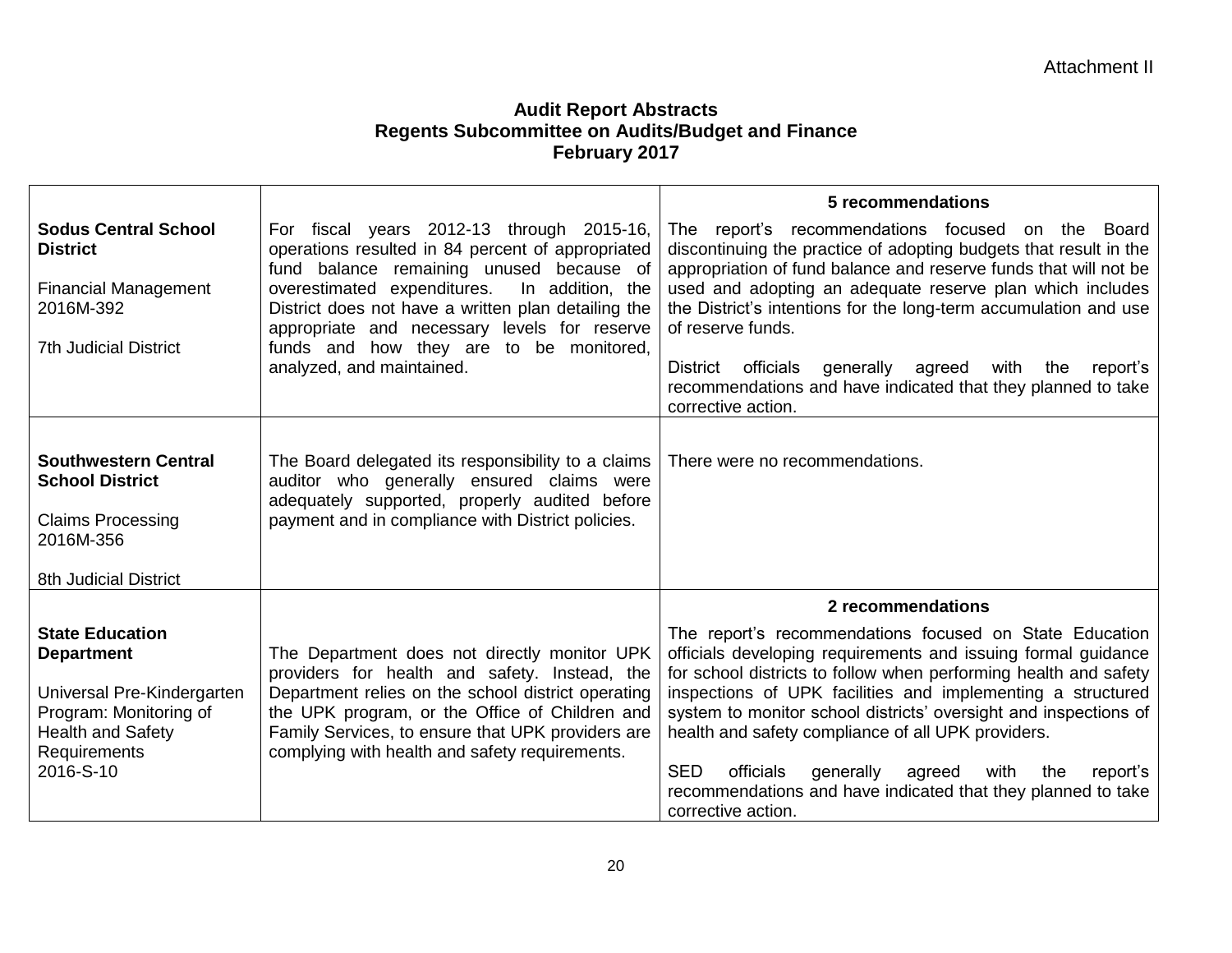|                                                                                                                                                          |                                                                                                                                                                                                                                                                                                                                                                                                                                                    | 5 recommendations                                                                                                                                                                                                                                                                                                                                                                                                                                                                                                                               |
|----------------------------------------------------------------------------------------------------------------------------------------------------------|----------------------------------------------------------------------------------------------------------------------------------------------------------------------------------------------------------------------------------------------------------------------------------------------------------------------------------------------------------------------------------------------------------------------------------------------------|-------------------------------------------------------------------------------------------------------------------------------------------------------------------------------------------------------------------------------------------------------------------------------------------------------------------------------------------------------------------------------------------------------------------------------------------------------------------------------------------------------------------------------------------------|
| <b>Valley Stream Union Free</b><br><b>School District #24</b><br>Leave Accruals and<br><b>Separation Payments</b><br>2016M-335<br>10th Judicial District | District officials did not always account for<br>employees' leave accruals in accordance with<br>applicable agreements and do not have written<br>policies or procedures in place to provide<br>guidance to employees and District officials to<br>ensure that separation payment calculations are<br>reviewed, approved, accurate, and sufficiently<br>supported.                                                                                 | The report's recommendations focused on establishing and<br>implementing procedures for the review and periodic<br>reconciliation of employees' leave accrual balances and<br>developing and adopting procedures to ensure that separation<br>payment calculations are documented, adequately supported,<br>approved, and consistent with Board-adopted agreements.<br>District<br>officials<br>generally agreed<br>with<br>the<br>report's<br>recommendations and have indicated that they planned to take<br>corrective action.               |
|                                                                                                                                                          |                                                                                                                                                                                                                                                                                                                                                                                                                                                    | 5 recommendations                                                                                                                                                                                                                                                                                                                                                                                                                                                                                                                               |
| <b>Vertus Charter School</b><br>Conflict of Interest and<br>Information Technology<br>2016M-344<br><b>7th Judicial District</b>                          | The Board did not ensure that School officials and<br>employees did not have a prohibited interest in<br>the School's contracts.<br>In addition, certain<br>provisions of the School's bylaws and code of<br>ethics appear to be inconsistent with the School's<br>charter and General Municipal Law (GML), and<br>Board and School officials have not<br>the l<br>implemented appropriate information technology<br>(IT) policies and procedures. | The report's recommendations focused on the Board and<br>School officials consulting with the School's legal counsel to<br>address inconsistencies between the School's bylaws code of<br>ethics and its charter and GML, and adopting comprehensive<br>policies governing the School's IT operations including, but not<br>limited to, user access, acceptable use and breach notification.<br>School officials generally agreed<br>with the<br>report's<br>recommendations and have indicated that they planned to take<br>corrective action. |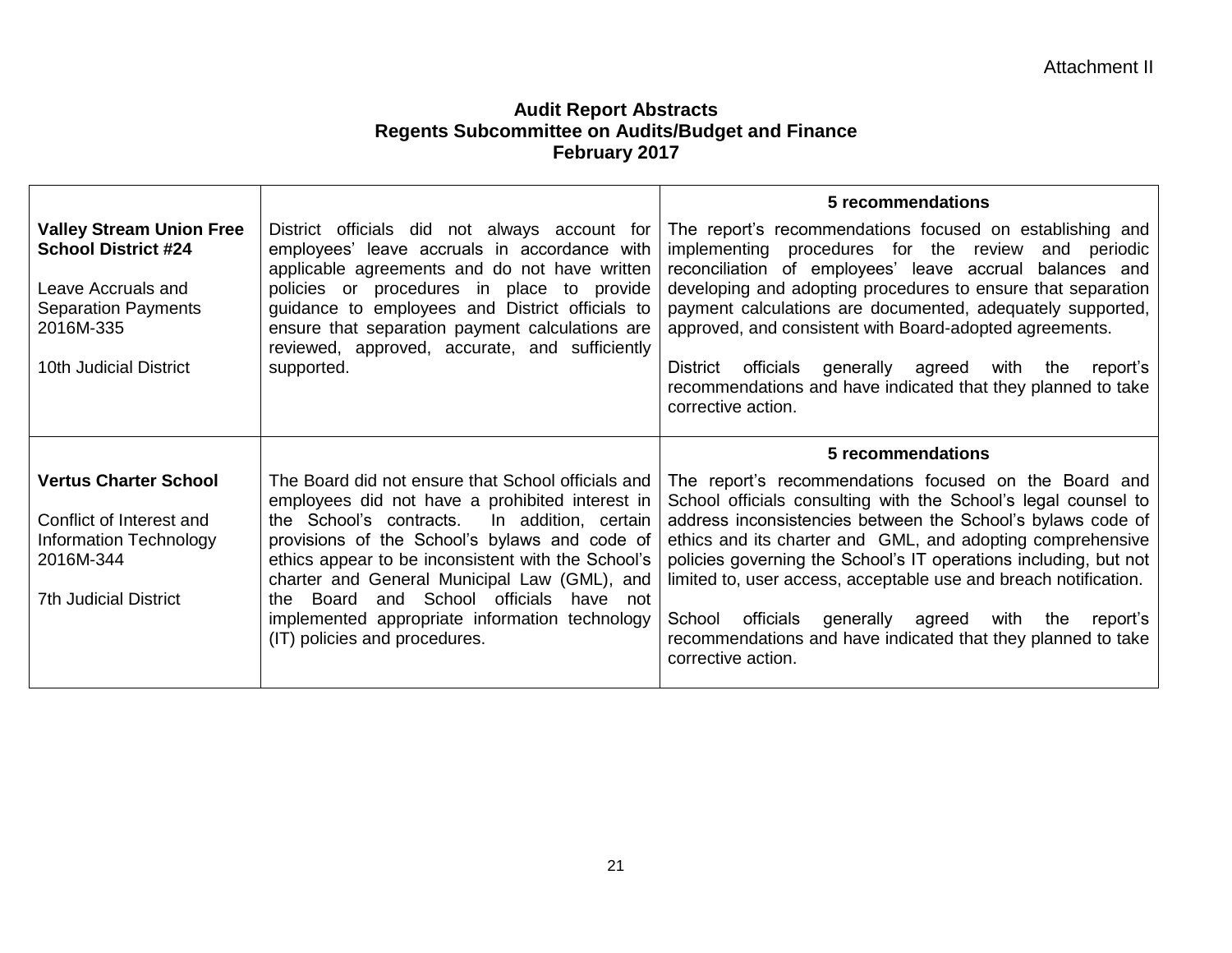|                                                                                                                             |                                                                                                                                                                                                                                                                                            | 5 recommendations                                                                                                                                                                                                                                                                                                                                                                                                                                                                                                       |
|-----------------------------------------------------------------------------------------------------------------------------|--------------------------------------------------------------------------------------------------------------------------------------------------------------------------------------------------------------------------------------------------------------------------------------------|-------------------------------------------------------------------------------------------------------------------------------------------------------------------------------------------------------------------------------------------------------------------------------------------------------------------------------------------------------------------------------------------------------------------------------------------------------------------------------------------------------------------------|
| <b>Wantagh Union Free</b><br><b>School District</b><br><b>Financial Condition</b><br>2016M-363<br>10th Judicial District    | The Board and District officials did not always<br>effectively manage the District's financial condition<br>by ensuring budget estimates were reasonable<br>and adopting realistic budgets based on historical<br>costs and trends.                                                        | The report's recommendations focused on the Board and<br>District officials discontinuing the practice of adopting budgets<br>that result in the appropriation of unrestricted fund balance not<br>needed and revising the District's Fiscal Management Goals<br>policy to require the unrestricted fund balance to be maintained<br>at the statutory level.<br>officials generally agreed<br>with<br>District<br>the<br>report's<br>recommendations and have indicated that they planned to take<br>corrective action. |
|                                                                                                                             |                                                                                                                                                                                                                                                                                            |                                                                                                                                                                                                                                                                                                                                                                                                                                                                                                                         |
|                                                                                                                             |                                                                                                                                                                                                                                                                                            |                                                                                                                                                                                                                                                                                                                                                                                                                                                                                                                         |
| <b>Warsaw Central School</b><br><b>District</b><br><b>Financial Management</b><br>2016M-278<br><b>8th Judicial District</b> | and District officials<br>Board<br>The<br>annually<br>appropriated portions of fund balance toward the<br>subsequent year's budget that were not used due<br>to a practice of overestimating appropriations and<br>three reserves totaling approximately \$3.8 million<br>were overfunded. | 7 recommendations<br>The report's recommendations focused on the Board and<br>District officials developing annual budgets with realistic<br>estimates of appropriations and appropriated fund balance and<br>reserves, and reviewing all reserves at least annually to<br>determine if the amounts reserved are necessary and<br>reasonably funded.                                                                                                                                                                    |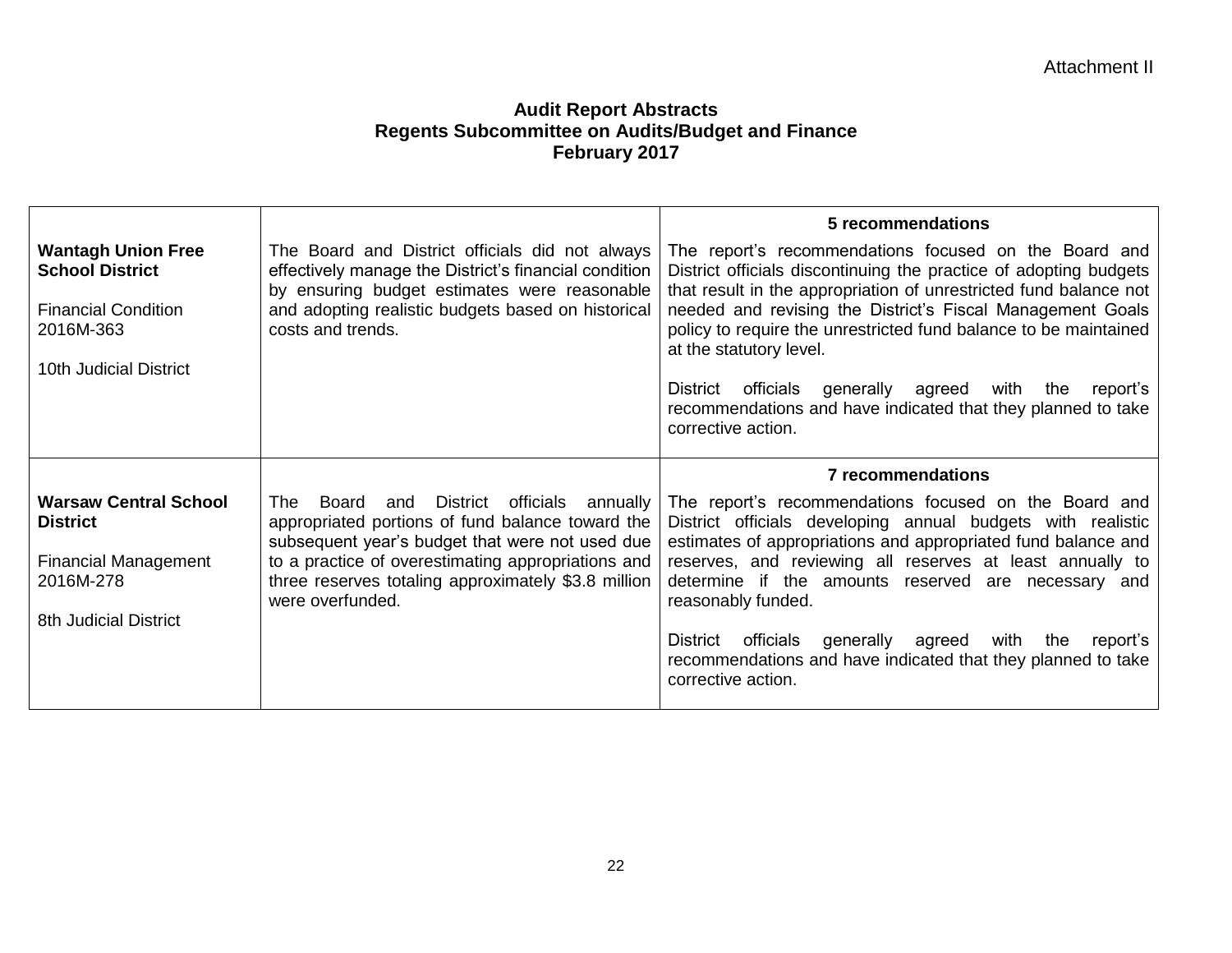| <b>Waterville Central School</b><br><b>District</b><br><b>Criminal History</b><br><b>Background Checks</b><br>2016M-23<br>5th and 6th Judicial Districts | District officials properly performed criminal   There were no recommendations.<br>history background checks, which helped ensure<br>the safety of their students. |                                                                                                                                                                                    |
|----------------------------------------------------------------------------------------------------------------------------------------------------------|--------------------------------------------------------------------------------------------------------------------------------------------------------------------|------------------------------------------------------------------------------------------------------------------------------------------------------------------------------------|
|                                                                                                                                                          |                                                                                                                                                                    | 3 recommendations                                                                                                                                                                  |
| West Genesee Central<br><b>School District</b>                                                                                                           | The District has not established written policies or<br>procedures for the cash receipts process at the<br>Business Office or for the Food Service                 | The report's recommendations focused on the Board and<br>District officials developing and implementing cash receipts<br>policies and procedures, segregating duties, and ensuring |
| Segregation of Duties<br>2016M-303                                                                                                                       | Department; key duties of cash handling,<br>recordkeeping,<br>and<br>reconciliation<br>are<br>concentrated with one position; and there was no                     | sufficient management oversight is in place within the cash<br>receipts process.                                                                                                   |
| 5th Judicial District                                                                                                                                    | process in place for someone independent from<br>the recordkeeping function to verify that funds<br>were deposited.                                                | officials generally agreed<br>with<br>District<br>the<br>report's<br>recommendations and have indicated that they planned to take<br>corrective action.                            |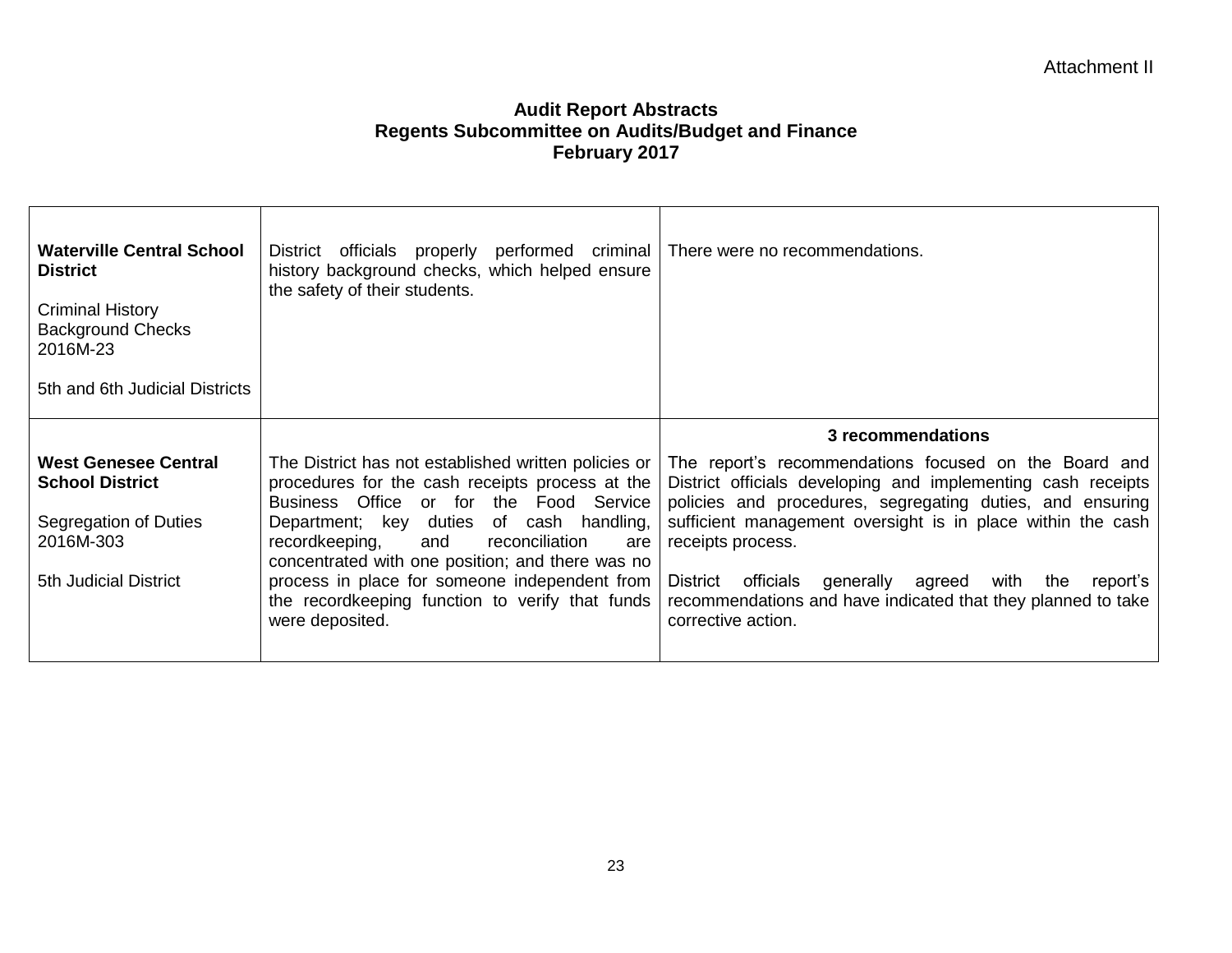| <b>Whitney Point Central</b><br><b>School District</b><br><b>Extra-Classroom Activities</b><br>2016M-282<br><b>6th Judicial District</b> | The Board did not establish adequate policies and<br>procedures to ensure receipts from all events<br>were deposited; the treasurer did not ensure the<br>faculty advisors followed the established, informal<br>procedures; and a faculty advisor improperly<br>deposited the money from a number of<br>fundraisers into her personal account before<br>remitting to the treasurer. | 3 recommendations<br>The report's recommendations focused on the Board and<br>District officials updating policies, establishing procedures and<br>ensuring that policies and procedures are followed to provide<br>assurance that money is properly safeguarded.<br>District<br>officials<br>generally agreed<br>with<br>the<br>report's<br>recommendations and have indicated that they planned to take<br>corrective action.                                                         |
|------------------------------------------------------------------------------------------------------------------------------------------|--------------------------------------------------------------------------------------------------------------------------------------------------------------------------------------------------------------------------------------------------------------------------------------------------------------------------------------------------------------------------------------|-----------------------------------------------------------------------------------------------------------------------------------------------------------------------------------------------------------------------------------------------------------------------------------------------------------------------------------------------------------------------------------------------------------------------------------------------------------------------------------------|
| <b>Williamsville Central</b><br><b>School District</b><br><b>Financial Management</b><br>2016M-274<br><b>8th Judicial District</b>       | For the 2012-13 through 2015-16 fiscal years,<br>District officials appropriated \$21.7 million of<br>balance to help<br>unrestricted fund<br>finance<br>operations, which was not needed because the<br>District produced operating surpluses; and the<br>reserve fund policy did not adequately address<br>how reserves would be funded and used.                                  | 4 recommendations<br>The report's recommendations focused on the Board and<br>officials<br>ensuring<br>budgets<br>include<br><b>District</b><br>realistic<br>appropriations based on actual needs and ensuring that<br>estimates in the annual budget for the planned use of fund<br>balance are accurate and reasonable.<br>District<br>officials<br>generally agreed<br>with<br>the<br>report's<br>recommendations and have indicated that they planned to take<br>corrective action. |